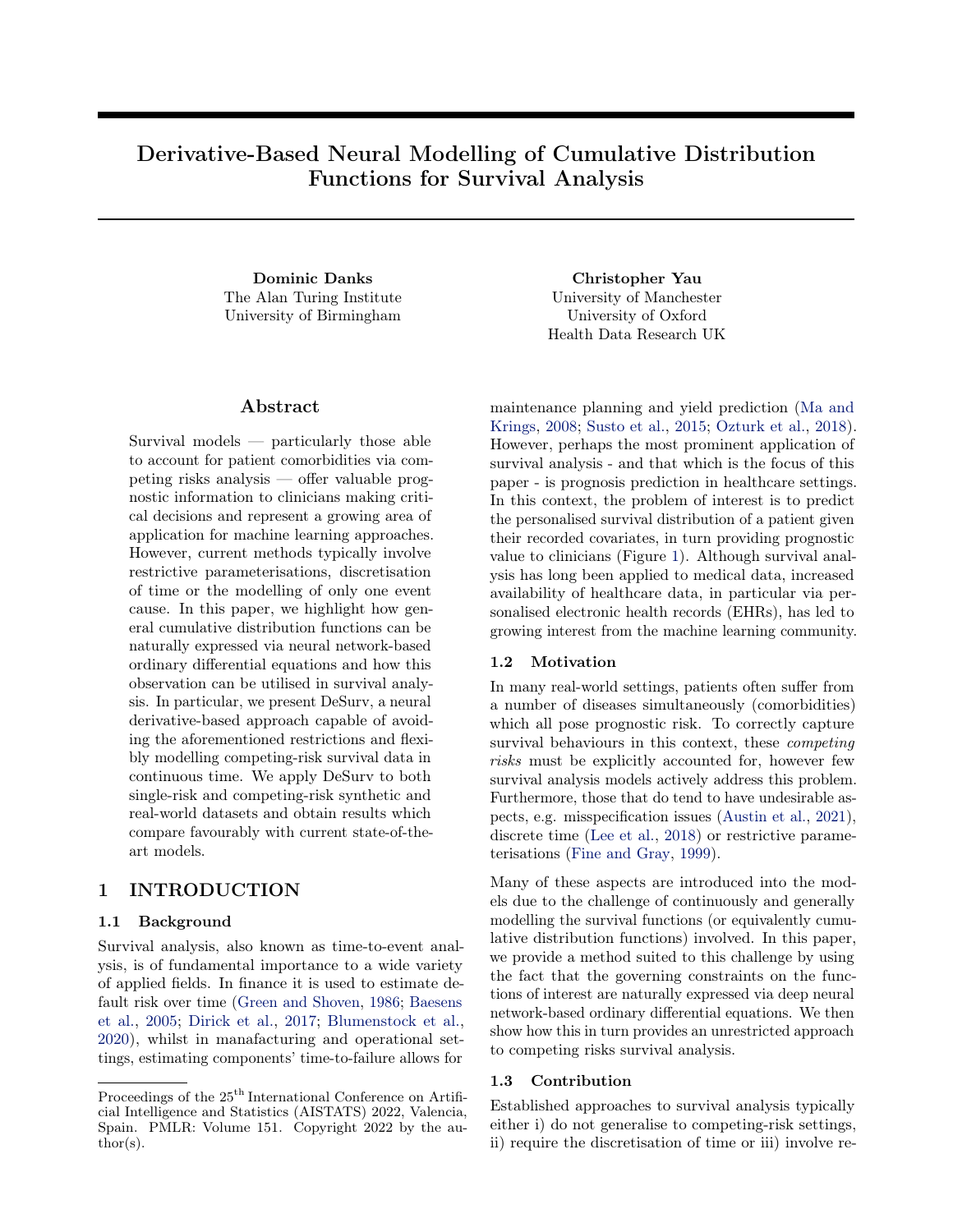<span id="page-1-0"></span>

Figure 1: Competing Risks Survival Analysis (CRSA). Given a patient's covariates  $\mathbf{x}^{(i)}$ , CRSA provides a personalised risk profile for each disease event, for example death due to cancer, cardiovascular disease (CVD) or neurological disease (ND).

strictive parameterisations. In this paper, we use the fact that survival analysis is an area in which flexible models of cumulative distribution functions (CDFs) are of critical importance in order to develop a new class of deep survival analysis model capable of dealing with competing risks in continuous time.

More specifically, our contributions are to: 1) Demonstrate how general time-to-event CDFs can be intuitively modelled via neural networks (NNs) and ordinary differential equations (ODEs) (DeCDF). (Sections [2.1–2.2\)](#page-2-0). 2) Demonstrate an equivalence between DeCDF and certain normalising flow models. (Section [2.3\)](#page-3-0). 3) Show how DeCDF can be immediately applied to allow for continuous-time, single-risk, deep learning-based survival analysis. (Section [3\)](#page-4-0). 4) Show how DeCDF can be extended to model cumulative incidence functions (CIFs) and therefore perform competing-risk survival analysis (DeSurv). (Section [4\)](#page-4-0). 5) Demonstrate our models in the single- and competing-risk settings using synthetic and real-world examples, showing strong empirical performance whilst allowing for both competing risks and continuous time within the same framework. (Section [5\)](#page-5-0).

#### 1.4 Related Work

In recent years, healthcare-based survival analysis has seen increased attention from numerous disciplines, including machine learning. Such ML-based methods have taken a variety of approaches to attempt to improve classical methods. One common continuous-time approach for single-risk data, instigated by [Faraggi](#page-9-0) [and Simon](#page-9-0) [\(1995\)](#page-9-0), is to build upon the Cox proportional hazards (CPH) model [\(Cox,](#page-9-0) [1972\)](#page-9-0). [Faraggi and](#page-9-0) [Simon](#page-9-0) [\(1995\)](#page-9-0) replaced the linear log-risk function of the standard Cox model with a simple neural network but found insignificant performance benefit. [Katzman](#page-9-0) [et al.](#page-9-0) [\(2018\)](#page-9-0) revisited this approach and found that by employing improved modern deep learning machinery, their similar model (DeepSurv) could outperform the linear CPH model. [Kvamme et al.](#page-9-0) [\(2019\)](#page-9-0)'s Cox-Time model retains the Cox formalism of DeepSurv [\(Katz](#page-9-0)[man et al.,](#page-9-0) [2018\)](#page-9-0) but introduces non-proportionality in the hazard function by involving time in the logrisk function. [Kvamme et al.](#page-9-0) [\(2019\)](#page-9-0) also approximate the standard Cox partial likelihood loss to allow for greater compatibility with gradient descent-based learning. [Yousefi et al.](#page-10-0) [\(2017\)](#page-10-0) and [Zhu et al.](#page-10-0) [\(2016,](#page-10-0) [2017\)](#page-10-0) apply NN-based Cox methodology to genomic and imaging data respectively. Two recent works with links to ours are [Tang et al.](#page-10-0) [\(2021\)](#page-10-0) and [Ausset et al.](#page-8-0) [\(2021\)](#page-8-0). [Tang et al.](#page-10-0) [\(2021\)](#page-10-0)'s SODEN model uses ODEs, however it uses them to parameterise the cumulative hazard function, rather than the CDF as we do. It also uses full ODE solves rather than quadrature and does not consider the treatment of competing risks. [Ausset et al.](#page-8-0) [\(2021\)](#page-8-0) consider how normalising flows can be applied to single-risk survival analysis, again using full ODE solves and not considering competing risks. Other works to apply ML methods to continuous-time singlerisk survival data include piecewise-constant hazard models [\(Friedman,](#page-9-0) [1982;](#page-9-0) [Fornili et al.,](#page-9-0) [2014;](#page-9-0) [Kvamme](#page-9-0) [and Ørnulf Borgan,](#page-9-0) [2019\)](#page-9-0), Deep Exponential Family models [\(Ranganath et al.,](#page-10-0) [2016\)](#page-10-0), and Random Forest models [\(Breiman,](#page-8-0) [2001;](#page-8-0) [Ishwaran et al.,](#page-9-0) [2008;](#page-9-0) [Mogensen](#page-10-0) [et al.,](#page-10-0) [2012;](#page-10-0) [Dietrich et al.,](#page-9-0) [2016\)](#page-9-0).

Many survival analysis approaches discretise time into intervals, allowing the implementation convenient use of fixed and finite model outputs to compute risk at each designated time step. For example, the Logistic Hazard [\(Brown,](#page-8-0) [1975\)](#page-8-0), PLANN [\(Biganzoli et al.,](#page-8-0) [1998\)](#page-8-0) and Nnet-Survival [\(Gensheimer and Narasimhan,](#page-9-0) [2019\)](#page-9-0) models parameterise the conditional hazard (the probability of an event in an interval given survival up to that interval) at each time step in this manner. Meanwhile, the (N-)MTLR [\(Yu et al.,](#page-10-0) [2011;](#page-10-0) [Fotso,](#page-9-0) [2018\)](#page-9-0) and DeepHit [\(Lee et al.,](#page-10-0) [2018\)](#page-10-0) models target the probability mass function (PMF) for event occurrence directly.

Apart from DeepHit [\(Lee et al.,](#page-10-0) [2018\)](#page-10-0), the aforemen-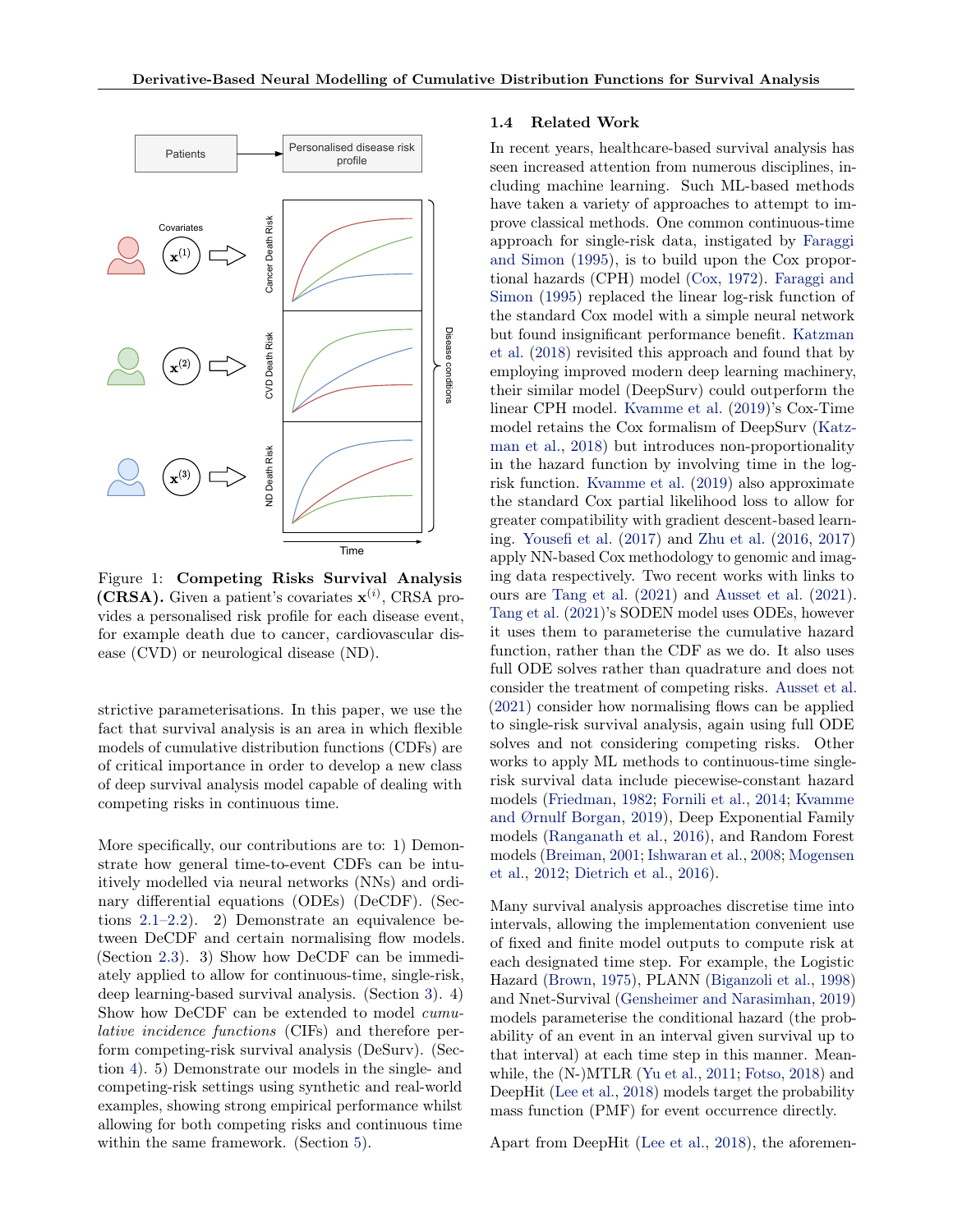<span id="page-2-0"></span>

Figure 2: Modelling Distributions with DeCDF. DeCDF allows flexible modelling of general time-to-event distributions. Left: Example CDFs and corresponding PDFs modelled by DeCDF. Right: An example of DeCDF learning to model a rich distribution from data, in this case a Mixture of Gaussians (MoG) distribution.

tioned models do not consider competing risks. Furthermore, proper treatment of competing risks is not typical in the wider survival analysis literature, and it has been noted that greater attention should be to this aspect of survival data [\(Koller et al.,](#page-9-0) [2012\)](#page-9-0). Whilst it is technically possible to apply single-risk methods to competing-risk data by considering only one event type a valid event and other event types as censoring, notable bias is introduced [\(Austin et al.,](#page-8-0) [2016\)](#page-8-0). One approach to perform competing risks analysis is the Fine-Gray subdistribution hazard model [\(Fine and](#page-9-0) [Gray,](#page-9-0) [1999;](#page-9-0) [Austin et al.,](#page-8-0) [2016\)](#page-8-0), however, similarly to the standard Cox model, this involves restrictive assumptions on the hazard's functional form and its covariant dependence. Furthermore, the model has problematic aspects such as outputting potentially invalid overall time-to-failure CDFs capable of exceeding 1 [\(Austin et al.,](#page-8-0) [2021\)](#page-8-0). Some recent works have addressed competing risks from a modern ML point of view. For example, DMGPSA [\(Alaa and van der](#page-8-0) [Schaar,](#page-8-0) [2017\)](#page-8-0) expresses patient hitting times with respect to each event type via Deep Multi-Task Gaussian Processes [\(Damianou and Lawrence,](#page-9-0) [2013\)](#page-9-0). Meanwhile, DeepHit [\(Lee et al.,](#page-10-0) [2018\)](#page-10-0) addresses competing risks by explicitly parameterising the joint PMF over failure time and event type using a large softmax-based neural network architecture.

The objective of our work (DeSurv) is to provide a natural, continuous time-based model that permits flexible modelling of survival functions whilst also allowing for both single- and competing-risk settings. It can therefore be thought of as an extension of DeepHit to incorporate continuous time, or as an extension of a method such as DeepSurv to incorporate competing risks.

# 2 NEURAL CDF MODELLING

In this section, we describe how a cumulative distribution function can be naturally represented in terms of neural networks and ordinary differential equations.

#### 2.1 Problem Setup

Let  $T$  be a random variable representing time to failure with support  $\mathbb{R}_{\geq 0}$  and denote its probability density function (PDF) and cumulative distribution function (CDF) by  $f(t)$  and  $F(t)$  respectively.  $F(t)$  is a valid CDF if it satisfies

1.  $F(0) = 0$ 

2. 
$$
F(t+a) \geq F(t) \quad \forall a > 0
$$

3. 
$$
\lim_{t \to \infty} F(t) = 1.
$$

Condition 1 can be considered an initial condition, whilst condition 2 is a monotonicity condition. Both are naturally expressed in the language of ordinary differential equation (ODE) initial value problems (IVPs). More specifically, specifying  $F(0) = 0$  as an initial condition and enforcing  $\frac{dF}{dt} \geq 0$  in an IVP will ensure condition 1 and 2 are satisfied. The simultaneous satisfaction of condition 3 is a matter of practitioner choice.

#### 2.2 DeCDF

Our approach, which we denote DeCDF, is to model an underlying strictly monotonic function  $u(t)$  as an integral, i.e. to express its derivative in terms of  $t$  only, and then apply a suitable transformation to  $u(t)$  to obtain  $F(t)$ . Perhaps the most immediate ML-aware example of this is to let  $g(t)$  be a neural network with positive range and set  $F(t) = H(u(t))$ , where

$$
\frac{\mathrm{d}u}{\mathrm{d}t} = g(t); \ H(x) = \tanh x \quad \text{and} \quad u(0) = 0. \tag{1}
$$

Within this formalism,  $u(t)$  can be computed using Gauss-Legendre  $(GL)$  quadrature of order n (we use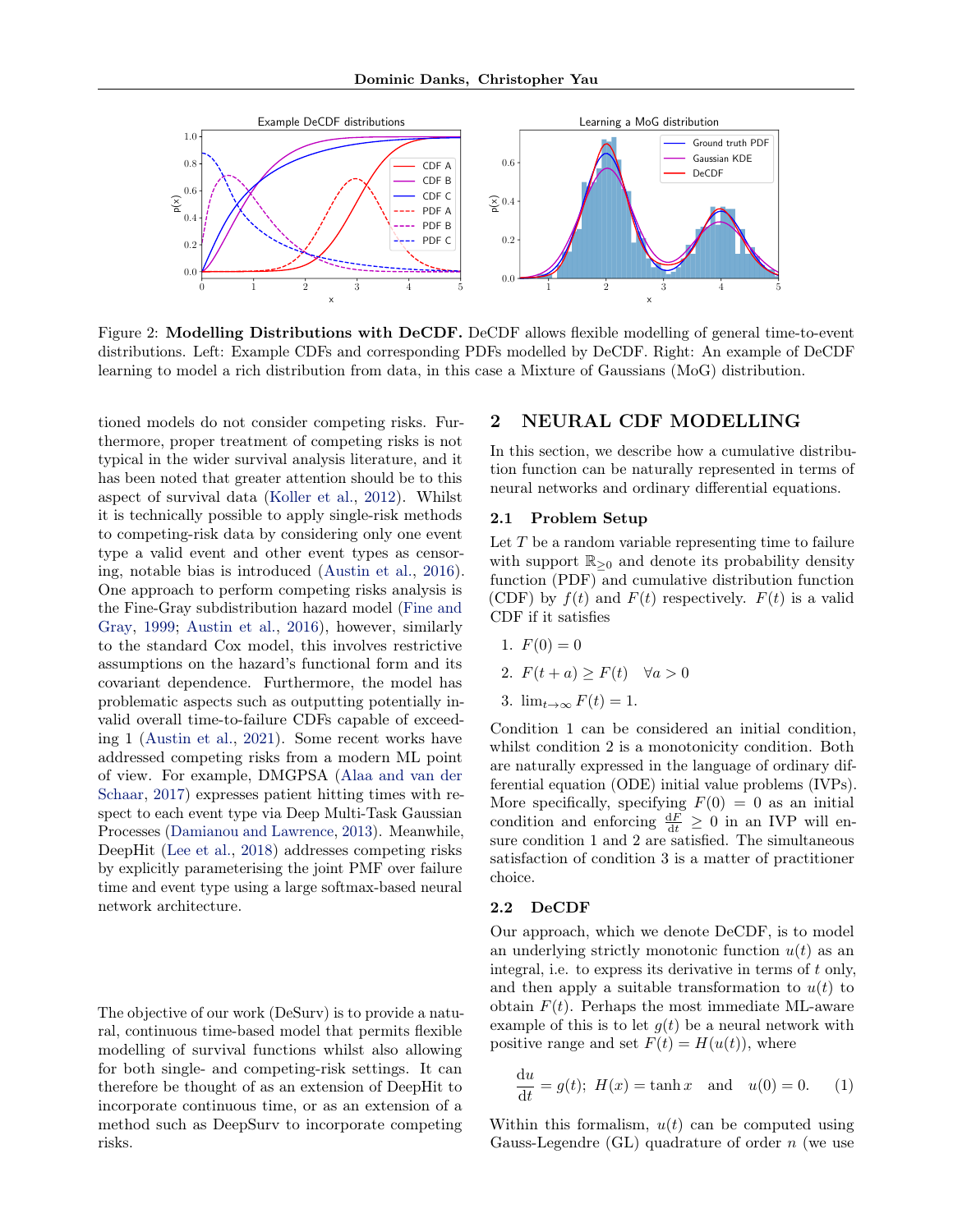| Dataset     |                | Observed     | Censored     | <b>Features</b>   | Event time |       | Censoring time |      |
|-------------|----------------|--------------|--------------|-------------------|------------|-------|----------------|------|
|             |                |              |              |                   | Mean       | Max   | Mean           | Max  |
|             | METABRIC       | 1103 (58%)   | 801 (42%)    | 9                 | 100        | 355   | 160            | 337  |
|             | <b>SUPPORT</b> | 6036 (68%)   | 2837 (32%)   | 14                | 6.85       | 64.8  | 35.3           | 67.6 |
| Synth       | Cause 1        | 5699 (19%)   |              | 15000 (50%)<br>12 | 0.080      | 0.988 | 0.043          | 1.28 |
|             | Cause 2        | 9301 (31%)   |              |                   | 0.086      | 1.11  |                |      |
| <b>SEER</b> | BC             | 116170 (19%) | 442685 (74%) | 23                | 57.8       | 311   | 112.1          | 311  |
|             | CVD            | 39639 (7%)   |              |                   | 95.4       | 311   |                |      |

<span id="page-3-0"></span>Table 1: Survival Datasets. Details of the datasets used to demonstrate model performance.



Figure 3: DeSurv Model Architecture. DeSurv flexibly models the cumulative incidence function of each event by performing elementwise multiplication between the outputs of a DeCDF block and a softmax neural network block. In the absence of competing risks, only the DeCDF block is required.

 $n = 15$  throughout) via

$$
u(t) = \frac{t}{2} \sum_{i=1}^{n} w_i g\left(\frac{t}{2} (u_i + 1)\right),
$$

with  $u_i, w_i$  the order n GL quadrature nodes and weights respectively, computed via Legendre polynomials (see e.g. [Press et al.](#page-10-0) [\(2007\)](#page-10-0) for details). This computation has defined computational complexity and can be readily backpropagated and parallelised for efficient implementation in a variety of frameworks. Example outputs of DeCDF are shown in the left panel of Figure [2,](#page-2-0) whilst the right panel demonstrates DeCDF's ability to estimate a Mixture of Gaussians distribution from the displayed histogram data. Further details of this experiment can be found in Appendix A.

### 2.3 Normalising Flow Viewpoint

The form of [\(1\)](#page-2-0) arises intuitively when considering how to model a CDF in terms of its derivatives, however it is natural to ask which functions could be used in place of tanh and whether there are any shortcomings in the generality of this specification. In fact, tanh can be replaced with any strictly increasing CDF on  $\mathbb{R}_{\geq 0}$  and the method is able to model any well-behaved time-toevent distribution. This can be seen by considering the problem from the perspective of normalising flows.

Normalising flows [\(Rezende and Mohamed,](#page-10-0) [2016;](#page-10-0) [Kobyzev et al.,](#page-9-0) [2020;](#page-9-0) [Papamakarios et al.,](#page-10-0) [2021\)](#page-10-0) model rich distributions of a random variable X by considering X to be the result of applying a learnt transformation  $\mathcal T$  to an underlying random variable  $Z$  which follows a simple distribution. This in turn defines the density of X in terms of the density of Z and  $\mathcal T$ . When performing normalising flow analysis, one chooses to model  $\mathcal T$ (the generative direction) or  $\mathcal{T}^{-1}$  (the normalising direction). Modelling  $\mathcal T$  allows for straightforward sampling of X, whilst modelling  $\mathcal{T}^{-1}$  allows for straightforward density evaluation of  $X$ . It has been shown (see e.g. [Pa](#page-10-0)[pamakarios et al.](#page-10-0) [\(2021\)](#page-10-0)) that normalising flows are capable of capturing arbitrarily complex X distributions using arbitrarily simple Z distributions.

To elucidate the link between normalising flows and DeCDF, first note that  $(1)$  implies a density on T of

$$
p_t(t) = \frac{dF}{dt} = H'(u(t))\frac{du}{dt} = H'(u(t))g(t).
$$
 (2)

Now let  $p_z(z)$  denote the PDF of the random variable Z with support  $\mathbb{R}_{\geq 0}$  and let  $\mathcal{T}^{-1}(t) = u(t)$ , with  $u(t)$ as in [\(1\)](#page-2-0). Applying change of variables provides the density on T as

$$
p_t(t) = p_z(u(t))\frac{\mathrm{d}u}{\mathrm{d}t} = p_z(u(t))g(t). \tag{3}
$$

Comparing (2) and (3), we see that  $H'(u(t))$ , that is the derivative of the transformation function in the DeCDF context, can be seen as the base distribution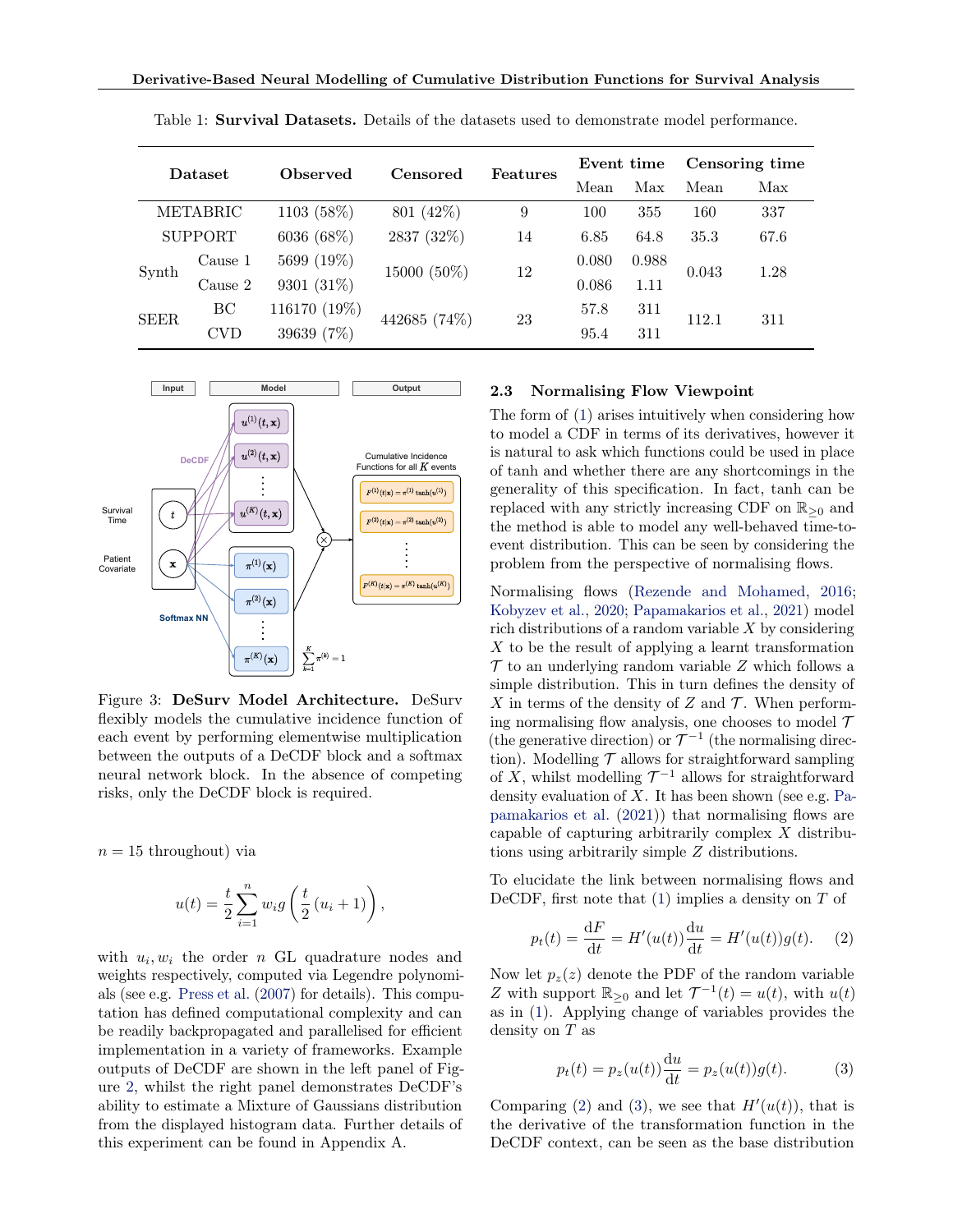<span id="page-4-0"></span>

| Method     | $C_{td}$          | <b>IBS</b>        | <b>INBLL</b>      | MAE              | <b>RMSE</b>       |
|------------|-------------------|-------------------|-------------------|------------------|-------------------|
| $\cos$     | $0.621 \pm 0.035$ | $0.176 \pm 0.009$ | $0.523 \pm 0.021$ | $75.60 \pm 4.86$ | $87.76 \pm 4.86$  |
| $Cox-CC$   | $0.634 \pm 0.012$ | $0.177 \pm 0.007$ | $0.522 \pm 0.017$ | $74.15 \pm 4.54$ | $86.99 \pm 4.10$  |
| DeepSurv   | $0.634 \pm 0.019$ | $0.175 \pm 0.006$ | $0.519 \pm 0.014$ | $74.45 \pm 4.65$ | $87.36 \pm 4.98$  |
| $Cox-Time$ | $0.664 \pm 0.019$ | $0.175 \pm 0.005$ | $0.518 \pm 0.016$ | $66.59 \pm 2.90$ | $78.60 \pm 3.07$  |
| DeepHit    | $0.673 \pm 0.013$ | $0.188 \pm 0.006$ | $0.549 \pm 0.013$ | $88.3 \pm 5.05$  | $100.11 \pm 4.90$ |
| DeSury     | $0.660 \pm 0.022$ | $0.172 \pm 0.008$ | $0.509 \pm 0.020$ | $54.76 \pm 2.14$ | $65.5 \pm 2.44$   |

Table 2: METABRIC Performance Metrics.

PDF in a normalising flow viewpoint.  $H(x)$  can therefore be taken to be any strictly increasing CDF function on  $\mathbb{R}_{\geq 0}$  and [\(1\)](#page-2-0) remains valid. Meanwhile, the underlying monotonic function,  $u(t)$ , which is transformed by H in the DeCDF context can be seen as  $\mathcal{T}^{-1}$  in normalising flow language. This means that  $u(t)$  could be modelled via established normalising flow invertible functions to achieve similar functionality to our approach. We return to this point in the discussion as a recommendation for future work. Furthermore, the above relationship demonstrates the general expressivity of DeCDF and hence its suitability for flexible time-to-event distribution modelling.

# 3 DeCDF FOR SINGLE-RISK SURVIVAL ANALYSIS

#### 3.1 Problem Setting

Survival analysis in the presence of a single risk considers data which for N subjects takes the form  $\mathcal{D} = \{s^{(i)}_0, \mathbf{x}^{(i)}, k^{(i)}\}_{i=1}^N$ , where  $s^{(i)}$  denotes time-toevent,  $\mathbf{x}^{(i)}$  denotes subject covariates and  $k^{(i)}$  denotes event type. In the single-risk setting,  $k^{(i)} \in \{\emptyset, 1\},\$ with  $k^{(i)} = 1$  implying the event of focus (e.g. death) occurred at  $s^{(i)}$  and  $k^{(i)} = \emptyset$  implying right censorship, that is the subject being lost to follow up, often for an unknown reason. Given training data  $\mathcal{D}_{\text{train}} = \{s^{(i)}, \mathbf{x}^{(i)}, k^{(i)}\}_{i=1}^N$ , the goal is to learn a model which is capable of providing accurate personalised prognostic cumulative distribution functions of the survival time for test subjects. That is, given covariates of a test subject, x, be able to provide an accurate estimate of  $F(t|\mathbf{x}) = P(T \leq t|\mathbf{x})$ .

### 3.2 Applying DeCDF

Given DeCDF's ability to model CDFs, we can directly utilise its methodology for this modelling purpose by simply adding **x** as an additional input to the model. More specifically, we let  $g_{\phi}(\mathbf{x}, t)$  be a neural network with parameters  $\phi$  and positive output range (enforced via softplus) and set  $\hat{F}(t|\mathbf{x}) = \tanh(u(t|\mathbf{x}))$ , where

$$
\frac{\mathrm{d}u}{\mathrm{d}t} = g_{\phi}(\mathbf{x}, t) \quad \text{with} \quad u(0) = 0.
$$

Note that, by the argument of Section [2.3,](#page-3-0) tanh could be replaced by any valid CDF on  $\mathbb{R}_{\geq 0}$ .

The negative log-likelihood for data  $\mathcal{D}$  =  ${s<sup>(i)</sup>, \mathbf{x}<sup>(i)</sup>, k<sup>(i)</sup>}_{i=1}^N$  and parameters  $\phi$  is

$$
\mathcal{L} = -\sum_{i=1}^{N} \left[ \mathbb{1} \left( k^{(i)} = \varnothing \right) \log \left( 1 - \hat{F}(s^{(i)} | \mathbf{x}^{(i)}) \right) + \mathbb{1} \left( k^{(i)} \neq \varnothing \right) \log \left( \hat{F}'(s^{(i)} | \mathbf{x}^{(i)}) \right) \right].
$$

We use this as our training loss and apply minibatch gradient descent via Adam [\(Kingma and Ba,](#page-9-0) [2014\)](#page-9-0) to optimise the neural network parameters  $\phi$ .

# 4 EXTENDING TO COMPETING RISKS: DeSurv

#### 4.1 Problem Setting

In the competing risks setting, survival data again takes the form  $D = \{s^{(i)}, \mathbf{x}^{(i)}, k^{(i)}\}_{i=1}^N$ , but now  $k^{(i)} \in$  $\{\emptyset, 1, 2, \ldots, K\}$  for K event types of interest. Typically, these event types code for "death due to cause  $k$ ". For example, in a study of cancer patients, some participants may suffer from comorbidities such as cardiovascular disease (CVD) and may die due to these competing risks rather than cancer itself.

Whilst the overall survival time CDF,  $F(t|\mathbf{x})$ , is of interest in the competing risks context, the quantity of greatest interest is the cumulative incidence function (CIF),  $F_k(t|\mathbf{x})$ , associated with each event type. This is defined as  $F_k(t|\mathbf{x}) = P(T \leq t, k|\mathbf{x})$ , and therefore encodes the probability of experiencing event  $k$ before time t accounting for the presence of competing risks. Marginalising out the event type provides the overall survival time CDF as  $F(t|\mathbf{x}) = \sum_{k=1}^{K} F_k(t|\mathbf{x})$ .

### 4.2 DeSurv

DeCDF can be adapted to the competing risks setting by noting that each cumulative incidence function is a scaled CDF as  $F_k(t|\mathbf{x}) = P(T \le t, k|\mathbf{x}) =$  $P(T \leq t | k, \mathbf{x}) P(k | \mathbf{x})$  where the conditional CDF,  $P(T \leq t | k, \mathbf{x})$ , which we denote  $\tilde{F}_k(t|\mathbf{x})$ , is a valid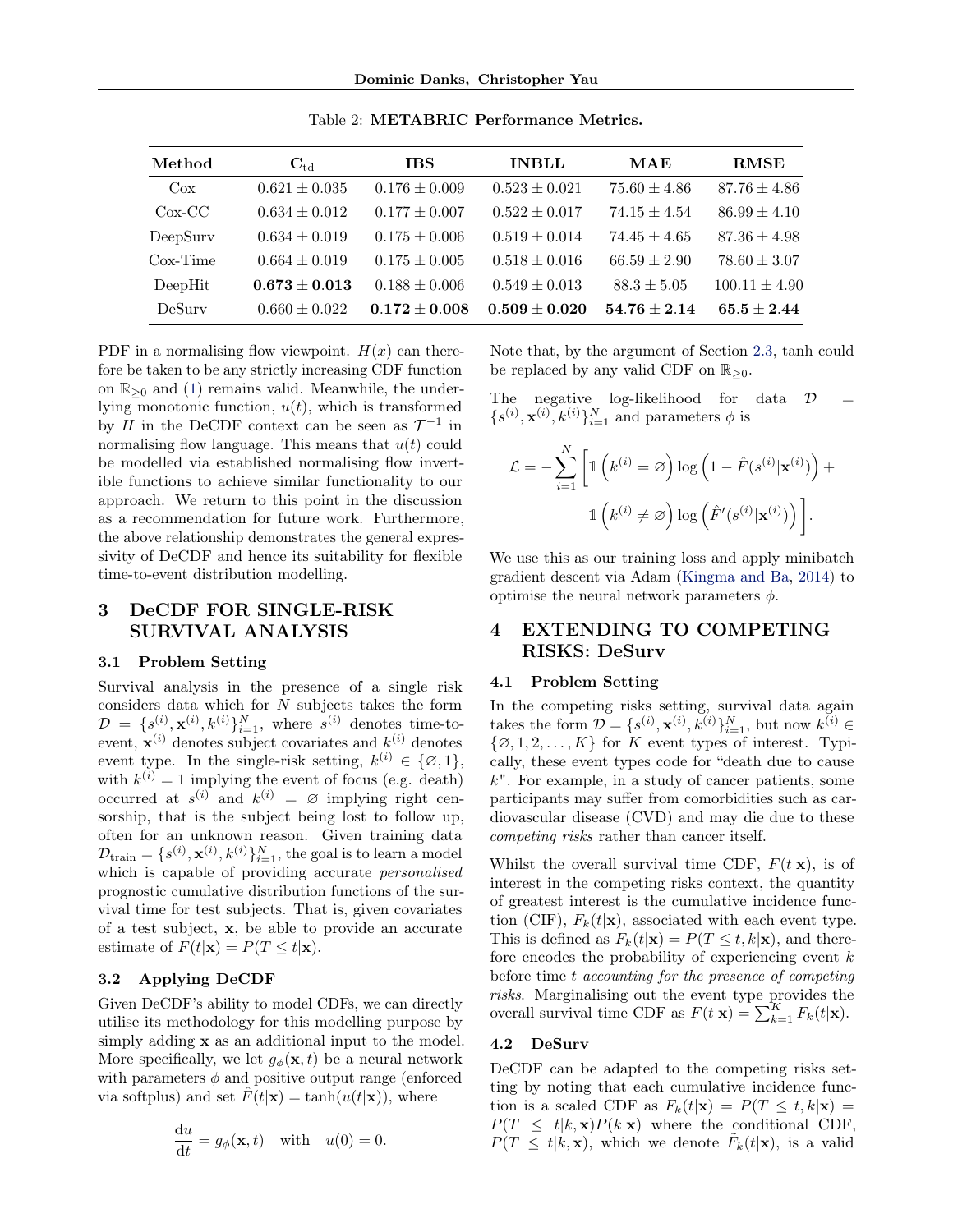<span id="page-5-0"></span>

| Method     | $C_{\rm td}$      | <b>IBS</b>        | <b>INBLL</b>      | MAE              | <b>RMSE</b>      |
|------------|-------------------|-------------------|-------------------|------------------|------------------|
| $\cos$     | $0.562 \pm 0.005$ | $0.211 \pm 0.003$ | $0.609 \pm 0.006$ | $8.05 \pm 0.17$  | $10.86 \pm 0.31$ |
| $Cox-CC$   | $0.600 \pm 0.007$ | $0.200 \pm 0.004$ | $0.588 \pm 0.013$ | $8.11 \pm 0.16$  | $10.85 \pm 0.29$ |
| DeepSurv   | $0.603 \pm 0.006$ | $0.199 \pm 0.004$ | $0.585 \pm 0.013$ | $8.09 \pm 0.17$  | $10.85 \pm 0.29$ |
| $Cox-Time$ | $0.612 \pm 0.008$ | $0.200 \pm 0.004$ | $0.586 \pm 0.010$ | $7.94 \pm 0.21$  | $10.84 \pm 0.32$ |
| DeepHit    | $0.619 \pm 0.010$ | $0.216 \pm 0.002$ | $0.622 \pm 0.004$ | $20.37 \pm 1.08$ | $21.73 \pm 1.14$ |
| DeSurv     | $0.622 \pm 0.010$ | $0.199 \pm 0.003$ | $0.583 \pm 0.010$ | $7.86 \pm 0.17$  | $10.75 \pm 0.22$ |

Table 3: SUPPORT Performance Metrics.

CDF and  $P(k|\mathbf{x})$ , which we denote  $\pi_k(\mathbf{x})$ , satisfies  $\sum_{k=1}^{K} \pi_k(\mathbf{x}) = 1$ . The CIF can therefore be captured by simultaneously modelling  $\{\tilde{F}_k\}_{k=1}^K$  via a DeCDF approach and  $\{\pi_k(\mathbf{x})\}_{k=1}^K$  via a neural network with softmax activation. We refer to this model as DeSurv. The architecture for DeSurv is shown in Figure [3.](#page-3-0)

The negative log-likelihood for data  $\mathcal{D}$  =  ${s<sup>(i)</sup>, \mathbf{x}<sup>(i)</sup>, k<sup>(i)</sup>}_{i=1}^N$  and parameters  $\phi$  is

$$
\mathcal{L} = -\sum_{i=1}^{N} \left[ 1 \left( k^{(i)} = \varnothing \right) \log \left( 1 - \sum_{k=1}^{K} F_k(s^{(i)} | \mathbf{x}^{(i)}) \right) + 1 \left( k^{(i)} \neq \varnothing \right) \log \left( F'_{k^{(i)}}(s^{(i)} | \mathbf{x}^{(i)}) \right) \right].
$$

As in the single risk case, we take this to be our loss and optimise via Adam [\(Kingma and Ba,](#page-9-0) [2014\)](#page-9-0) to learn the parameters  $\phi$  of the neural networks describing the  $\{\tilde{F}_k\}_{k=1}^K$  and  $\{\pi_k\}_{k=1}^K$  mappings.

# 5 EXPERIMENTS

In this section, we demonstrate the behaviour of DeSurv and other related approaches on real and synthetic datasets from single-risk and competing-risk settings. We utilise the same neural network architectures for each method as far as possible and provide hyperparameter settings in the supplementary material. Train/Validation/Test splits are 64%/16%/20% in all cases. Table entries are provided as mean  $\pm$  std and are calculated by re-running experiments (including data partitioning) in their entirety 10 times, each time with a new random seed drawn from a seeded RNG. The computational requirements of all involved algorithms were relatively low, with all experiments able to run within hours on a 2.7 GHz Quad-Core i7 processor. A complete PyTorch-based [\(Paszke et al.,](#page-10-0) [2019\)](#page-10-0) implementation of DeSurv can be found at <https://github.com/djdanks/DeSurv>.

#### 5.1 Single-Risk Survival Analysis

We evaluate our model in the single-risk setting alongside various single-risk benchmarks discussed in sec-

tion [1.4](#page-1-0) on two anonymised real-world medical datasets: METABRIC and SUPPORT.

#### 5.1.1 Datasets

The METABRIC dataset contains gene expression profiles and clinical covariates of breast cancer (BC) patients for the purposes of BC subgroup identification. We follow the practice of [Katzman et al.](#page-9-0) [\(2018\)](#page-9-0), and utilise 9 features, namely 4 gene indicators (MKI67, EGFR, PGR, and ERBB2) and 5 clinical covariates (hormone treatment indicator, radiotherapy indicator, chemotherapy indicator, ER-positive indicator and age at diagnosis). SUPPORT [\(Knaus et al.,](#page-9-0) [1995\)](#page-9-0) is a larger dataset derived from a prognostic study of seriously ill patients and contains 14 covariates. We prepare the dataset as in [Katzman et al.](#page-9-0) [\(2018\)](#page-9-0). Further dataset details are provided in Table [1.](#page-3-0)

#### 5.1.2 Metrics

We evaluate the models using the five metrics detailed below. We evaluate the metrics using the pycox library [\(Kvamme et al.,](#page-9-0) [2019\)](#page-9-0).

Time-dependent Concordance Index [\(Antolini](#page-8-0) [et al.,](#page-8-0) [2005\)](#page-8-0): We define the Cause-specific Timedependent Concordance Index for event k so that the metric is immediately applicable to the competing risks setting. Replacing CIF with CDF in what follows provides the single-risk version. Consider two patients i and j. Suppose patient i experiences event  $k^{(i)}$  at time  $s^{(i)}$  and that patient j outlives patient i so that  $s^{(i)}$  <  $s^{(j)}$ . Then, the time-dependent concordance represents the probability that the predicted CIF of patient  $i$  for event  $k^{(i)}$  exceeds the same event's predicted CIF for patient j. Intuitively, it argues that if the model is good, the predicted cumulative risk at time  $s^{(i)}$  should be greater for the patient who experiences an event at that time than for the patient that remains alive beyond  $s^{(i)}$ . The associated formal definition and empirical computation of this metric is presented in Appendix B.

Integrated Brier Score (IBS): The Brier score (BS) is a metric which measures the ability of a classifier to predict binary outcomes. Given  $N$  binary observations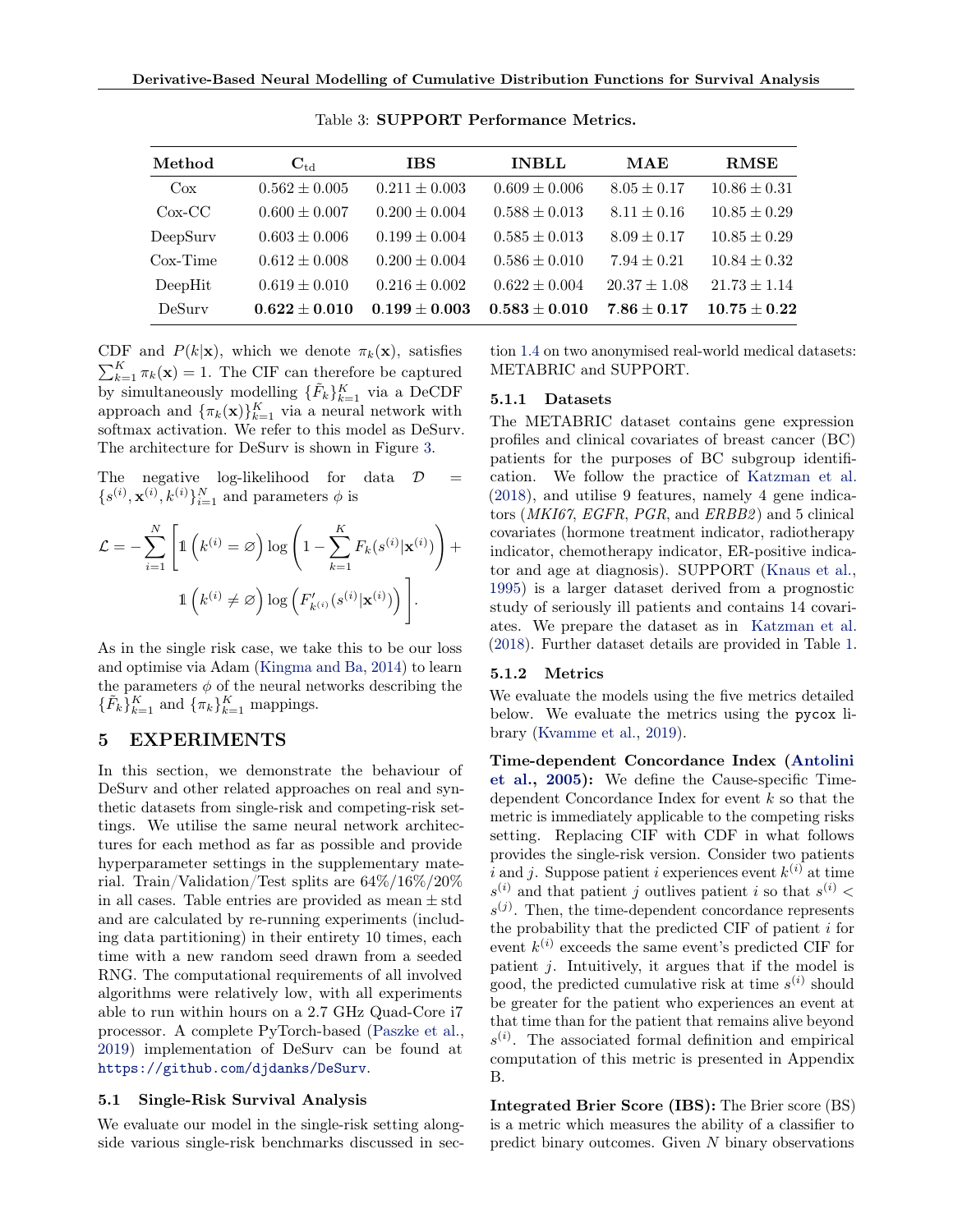<span id="page-6-0"></span>

|         |                      | <b>SEER</b>              |                            | Synthetic                           |  |  |
|---------|----------------------|--------------------------|----------------------------|-------------------------------------|--|--|
| Method  | $C_{\rm td}(\rm BC)$ | $C_{\rm td}^{\rm (CVD)}$ | ${\bf C}_{\rm td}{}^{(1)}$ | $C_{\rm td}^{(2)}$                  |  |  |
| DeepHit | $0.833 \pm 0.002$    | $0.873 \pm 0.002$        | $0.611 \pm 0.007$          | $0.571 \pm 0.004$                   |  |  |
| DeSury  | $0.826 \pm 0.002$    | $0.879 \pm 0.002$        |                            | $0.629 \pm 0.009$ $0.587 \pm 0.005$ |  |  |

Table 4: Competing Risks Concordance Values.

Table 5: Additional Competing Risks Metrics.

| Dataset     | Method  | RMSE <sup>(1)</sup> | RMSE <sup>(2)</sup> | <b>BCE</b>        | Acc.             |
|-------------|---------|---------------------|---------------------|-------------------|------------------|
| <b>SEER</b> | DeepHit | $97.86 \pm 6.28$    | $103.65 \pm 5.77$   | $1.330 \pm 0.004$ | $75.01 \pm 0.83$ |
|             | DeSurv  | $47.46 \pm 0.53$    | $76.82 \pm 1.17$    | $1.150 \pm 0.006$ | $79.73 \pm 0.33$ |
| Synthetic   | DeepHit | $0.0956 \pm 0.0030$ | $0.1032 \pm 0.0013$ | $1.396 \pm 0.001$ | $62.02 \pm 1.04$ |
|             | DeSurv  | $0.0944 \pm 0.0022$ | $0.1013 \pm 0.0016$ | $1.389 \pm 0.003$ | $61.78 \pm 0.91$ |

 $y_i \in \{0, 1\}$  and N predictions  $\hat{p}_i$  from a binary classifier for  $p(y_i = 1)$ , the BS is  $\sum_i (y_i - \hat{p}_i)^2 / N$ . In the survival analysis setting, a Brier score,  $BS(t)$  can be obtained for  $N$  patients at time  $t$  by considering the Brier score of the binary variable  $U_i$  which is 1 for patients who live beyond  $t$  and  $0$  for those that experience an event before t (see Appendix B for a full mathematical definition). Numerically integrating  $BS(t)$  over the range of test times and dividing by the interval provides the Integrated Brier Score (IBS) we use. Smaller values indicate better classification performance [\(Graf et al.,](#page-9-0) [1999\)](#page-9-0).

Integrated Negative Binomial Log-Likelihood (INBLL): Following on from the above IBS discussion definition, we can define the negative log-likelihood of the variable  $U = \{U_i\}_{i=1}^N$ and integrate this over time (see Appendix B for a full mathematical definition) to obtain the Integrated Negative Binomial Log-Likelihood (INBLL), a metric for which smaller values indicate better classification performance [\(Kvamme et al.,](#page-9-0) [2019\)](#page-9-0).

Mean Absolute Error (MAE) and Root Mean Square Error (RMSE): These represent the MAE and RMSE between the mean of a model's patientspecific time-to-event distribution and that patient's observed event time calculated across all (non-censored) patients.

#### 5.2 Competing Risks Survival Analysis

We evaluate DeSurv in the competing risks setting using the methodology of Section [4](#page-4-0) on real and synthetic data alongside the established deep learning-based competing risks model DeepHit [\(Lee et al.,](#page-10-0) [2018\)](#page-10-0), which provides discretised time output.

#### 5.2.1 Datasets

The Surveillance, Epidemiology, and End Results Program (SEER) dataset contains anonymised survival data from cancer patients in the United States. We extract breast cancer (BC) patients from the database and select those patients that either i) were right censored, ii) died from BC or iii) died from cardiovascular disease (CVD) (see Appendix C for further details), yielding data with censorship and two competing risks (see Table [1\)](#page-3-0).

We also generate a synthetic dataset of the style of that in [Lee et al.](#page-10-0) [\(2018\)](#page-10-0) with  $N = 30,000$  examples drawn from the generative process

$$
\mathbf{x}_{1}^{(i)}, \mathbf{x}_{2}^{(i)}, \mathbf{x}_{3}^{(i)} \sim U[\mathbf{0}, \mathbf{1}]
$$
  

$$
T_{k}^{(i)} \sim \text{Exp}\left(\left(\gamma_{3}^{T} \mathbf{x}_{3}^{(i)}\right)^{2} + \gamma_{k}^{T} \mathbf{x}_{k}^{(i)}\right) \equiv \text{Exp}\left(\lambda_{k}^{(i)}\right),
$$

for  $k = 1, 2$  with  $(\gamma_1, \gamma_2, \gamma_3) = (0.5, 2, 1)$  and applied random censoring to 50% of examples (see Table [1\)](#page-3-0).

#### 5.3 Results Discussion

Tables [2](#page-4-0) & [3](#page-5-0) show that DeSurv outperforms alternative single-risk methods overall on both the METABRIC and SUPPORT datasets. DeepHit does demonstrate a higher concordance than DeSurv on METABRIC and a comparable concordance on SUPPORT, however its performance is notably poorer with respect to other metrics, suggesting limited calibration. Visual inspection of the survival functions associated with DeepHit relative to those associated with the performant Cox-Time and DeSurv models confirms this (see Figure [4\)](#page-7-0). In particular, it can be seen that whilst the models generally agree on the ranking of patient risk (reflected in concordance values), the survival functions associated with DeepHit exhibit a lack of patient-level variation relative to those of DeSurv and Cox-Time.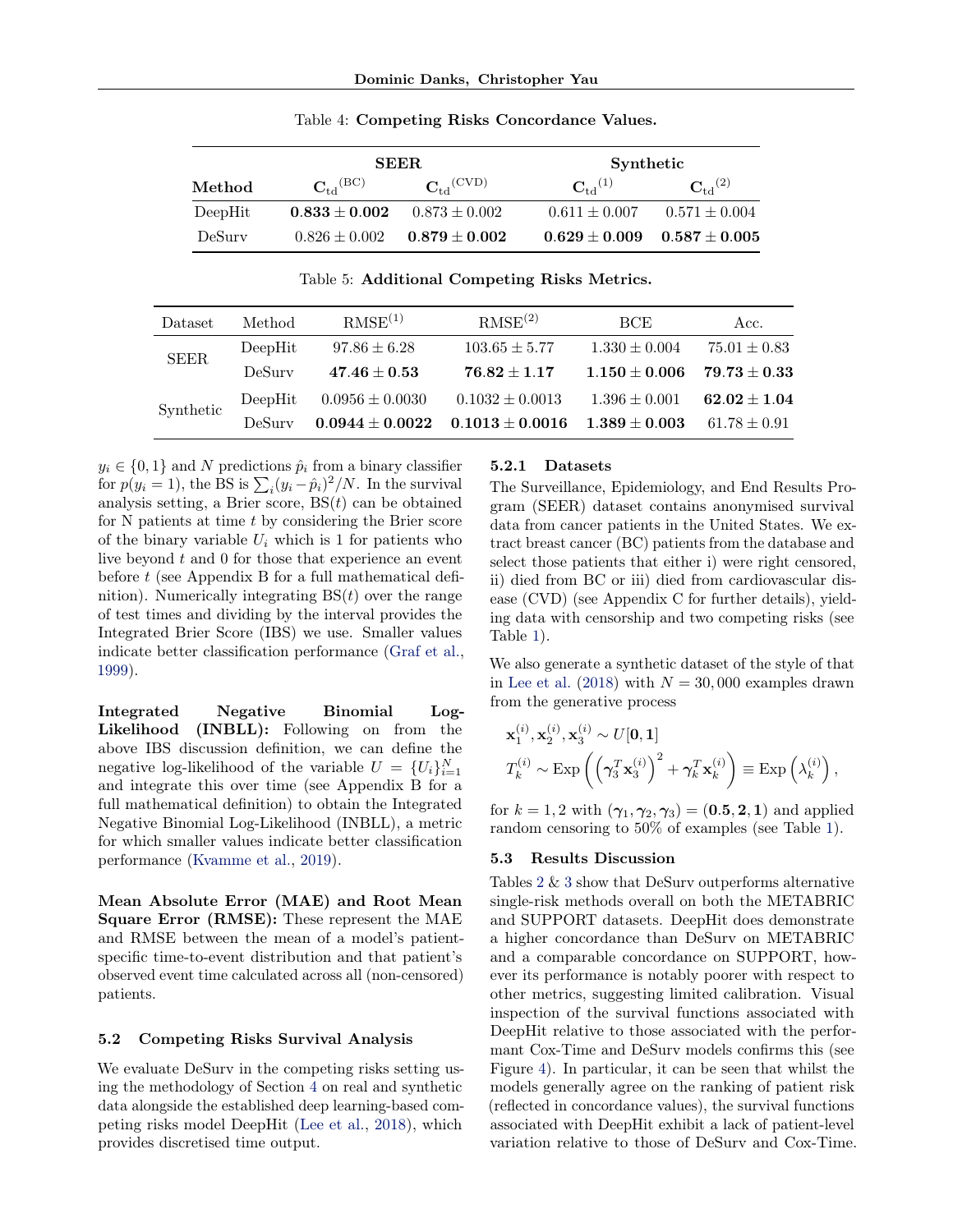<span id="page-7-0"></span>This highlights the importance of looking beyond solely concordance values during model evaluation and comparison.

DeSurv also extends successfully to the competingrisk setting, outperforming DeepHit on the synthetic dataset and performing competitively with DeepHit with respect to concordance on SEER. Visualisations of SEER patient CIFs suggest that DeepHit's tendency to lack trajectory separation is also present in the competing risk case, whereas DeSurv captures a variety of risk patterns (Figure [5\)](#page-8-0). Additional visual comparisons of survival functions and CIFs across the models and datasets are provided in Appendix D. Further insight can be gained via the additional evaluation metrics shown in Table [5,](#page-6-0) namely the RMSE for each of the competing risks as well as the binary cross entropy (BCE) and accuracy (Acc.) values associated with the task of predicting which event type occurred for those that experienced an event. DeSurv again demonstrates a strong calibration performance relative to DeepHit, particularly on SEER, despite demonstrating similar concordance performance, again highlighting the importance of considering a variety of metrics when evaluating overall survival model performance.

# 6 DISCUSSION

We have shown how general time-to-event CDFs can be modelled naturally in the language of derivative-based models, yielding a general model for such functions, DeCDF. We have also demonstrated how DeCDF can be applied immediately to single-risk survival analysis and developed a novel DeCDF-based survival analysis method, DeSurv, capable of flexibly modelling competing-risk survival data in continuous time. DeSurv can be seen as an extension of DeepHit [\(Lee](#page-10-0) [et al.,](#page-10-0) [2018\)](#page-10-0) to continuous time or an extension of work such as DeepSurv [\(Katzman et al.,](#page-9-0) [2018\)](#page-9-0) and Cox-Time [\(Kvamme et al.,](#page-9-0) [2019\)](#page-9-0) to the competing-risk setting.

Our work also highlights a link between DeCDF and normalising flows, namely that the ODE solution and transformation function in DeCDF can be thought of as a normalisation direction transformation and base CDF respectively in normalising flow language (see Section [2.3\)](#page-3-0). In this paper, we drew upon this equivalence to reinforce the expressivity of DeCDF. A natural extension of our work would be to explore this link further, for example by investigating the effect of flow-based transformation parameterisation and base distribution on performance. Another possible avenue for further work would be to investigate alternative ODE-based CDF parameterisations, an example of which is provided in Appendix E. It would also be of interest to apply DeCDF to CDF-based problems in other appli-



Figure 4: METABRIC Survival Functions. 25 year survival trajectories for five random test patients according to three of the considered models. Note that whilst the models agree on patient risk ranking, DeepHit exhibits limited trajectory separation relative to DeSurv and Cox-Time.

#### cation settings.

We also note that whilst we and others stress the importance of predictive performance of survival analysis models in prognostic settings, it is also of interest to understand how the personalised survival functions output by our model and others such as DeepHit [\(Lee](#page-10-0) [et al.,](#page-10-0) [2018\)](#page-10-0) depend on covariates and hence which covariates are most associated with disease prognosis. The required sensitivity analysis for this work can be readily carried out on DeSurv and other deep learning models via automatic differentiation and would also represent a valuable contribution.

A key potential use case for deep survival analysis models such as DeSurv is to provide prognostic information to clinicians making critical decisions. Applying poorly performing models in this context would clearly adversely affect patient care and would represent a particularly negative social consequence. Hence, significant validation testing including human-computer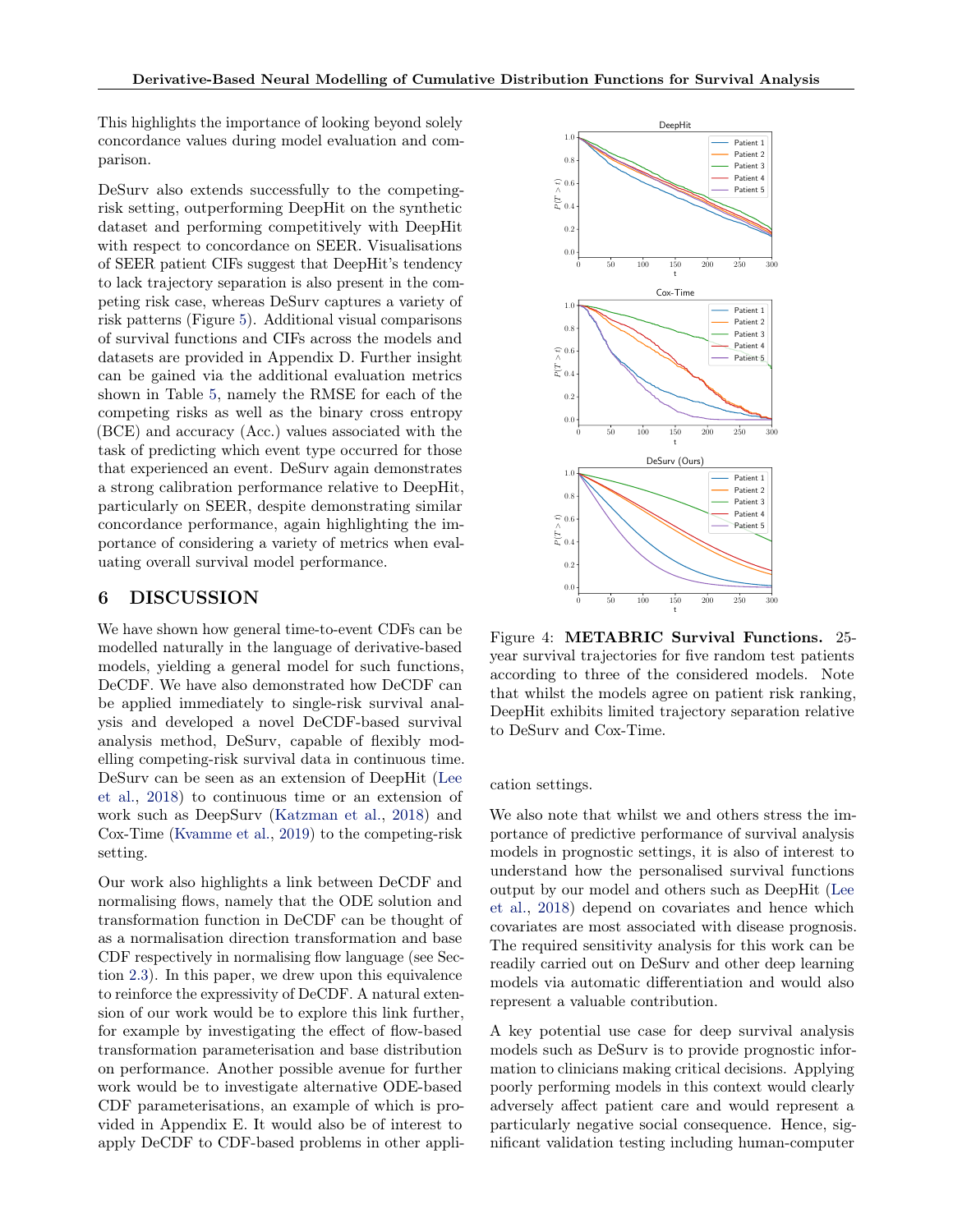<span id="page-8-0"></span>

Figure 5: SEER CIFs. 25-year cumulative incidence functions for five random test patients according to DeepHit and DeSurv. As in the single-risk case (Figure [4\)](#page-7-0), the models generally agree on patient risk rankings, however DeepHit exhibits reduced trajectory separation relative to DeSurv.

interaction elements would have to be performed on any model hoping to deploy in a clinical setting. Additionally, whilst a significant benefit of models such as DeSurv is their ability to learn complex dependencies between patient covariates and event risk profiles from data, this can also act as a limitation. In particular, if trained blindly on well-curated retrospective data, these models will inherit any biases which may be present, meaning they may not generalise well to the everyday clinical setting. When training deployment-stage models, training should be carried out in a bias-aware way in order to avoid systemic algorithmic inequality such as the racial bias recently shown to exist in a U.S. healthcare management algorithm [\(Obermeyer et al.,](#page-10-0) [2019\)](#page-10-0).

#### Acknowledgements

DD is supported by a Doctoral Studentship from the Alan Turing Institute (EPSRC Grant Ref: EP/N510129/1). CY is supported by an EPSRC Turing AI Acceleration Fellowship (Grant Ref: EP/V023233/1). CY acknowledges support from the NIHR Programme for Artificial Intelligence for Multiple Long-Term Conditions (Grant Ref: NIHR202632).

#### References

- Ahmed M. Alaa and M. van der Schaar. 2017. [Deep](https://proceedings.neurips.cc/paper/2017/file/861dc9bd7f4e7dd3cccd534d0ae2a2e9-Paper.pdf) [multi-task gaussian processes for survival analysis](https://proceedings.neurips.cc/paper/2017/file/861dc9bd7f4e7dd3cccd534d0ae2a2e9-Paper.pdf) [with competing risks.](https://proceedings.neurips.cc/paper/2017/file/861dc9bd7f4e7dd3cccd534d0ae2a2e9-Paper.pdf) In Advances in Neural Information Processing Systems, volume 30. Curran Associates, Inc.
- Laura Antolini, Patrizia Boracchi, and Elia Biganzoli. 2005. [A time-dependent discrimination index for](https://doi.org/https://doi.org/10.1002/sim.2427) [survival data.](https://doi.org/https://doi.org/10.1002/sim.2427) Statistics in Medicine, 24(24):3927– 3944.
- Guillaume Ausset, Tom Ciffreo, François Portier, Stephan Clémençon, and Timothée Papin. 2021. Individual survival curves with conditional normalizing flows. 2021 IEEE 8th International Conference on Data Science and Advanced Analytics (DSAA), pages 1–10.
- Peter C. Austin, Douglas S. Lee, and Jason P. Fine. 2016. [Introduction to the analysis of survival data](https://doi.org/10.1161/CIRCULATIONAHA.115.017719) [in the presence of competing risks.](https://doi.org/10.1161/CIRCULATIONAHA.115.017719) Circulation, 133(6):601–609.
- Peter C. Austin, Ewout W. Steyerberg, and Hein Putter. 2021. [Fine-gray subdistribution hazard models](https://doi.org/https://doi.org/10.1002/sim.9023) [to simultaneously estimate the absolute risk of differ](https://doi.org/https://doi.org/10.1002/sim.9023)[ent event types: Cumulative total failure probability](https://doi.org/https://doi.org/10.1002/sim.9023) [may exceed 1.](https://doi.org/https://doi.org/10.1002/sim.9023) Statistics in Medicine.
- B Baesens, T Van Gestel, M Stepanova, D Van den Poel, and J Vanthienen. 2005. [Neural network sur](https://doi.org/10.1057/palgrave.jors.2601990)[vival analysis for personal loan data.](https://doi.org/10.1057/palgrave.jors.2601990) Journal of the Operational Research Society, 56(9):1089–1098.
- Elia Biganzoli, Patrizia Boracchi, Luigi Mariani, and Ettore Marubini. 1998. [Feed forward neural networks](https://doi.org/https://doi.org/10.1002/(SICI)1097-0258(19980530)17:10<1169::AID-SIM796>3.0.CO;2-D) [for the analysis of censored survival data: a partial](https://doi.org/https://doi.org/10.1002/(SICI)1097-0258(19980530)17:10<1169::AID-SIM796>3.0.CO;2-D) [logistic regression approach.](https://doi.org/https://doi.org/10.1002/(SICI)1097-0258(19980530)17:10<1169::AID-SIM796>3.0.CO;2-D) Statistics in Medicine, 17(10):1169–1186.
- Gabriel Blumenstock, Stefan Lessmann, and Hsin-Vonn Seow. 2020. [Deep learning for survival and competing](https://doi.org/10.1080/01605682.2020.1838960) [risk modelling.](https://doi.org/10.1080/01605682.2020.1838960) Journal of the Operational Research Society, 0(0):1-13.
- Leo Breiman. 2001. [Random forests.](https://doi.org/10.1023/A:1010933404324) Machine Learning,  $45(1):5-32.$
- Charles C. Brown. 1975. [On the use of indicator vari](http://www.jstor.org/stable/2529811)[ables for studying the time-dependence of parameters](http://www.jstor.org/stable/2529811) [in a response-time model.](http://www.jstor.org/stable/2529811) Biometrics, 31(4):863–872.
- Ricky T. Q. Chen, Yulia Rubanova, Jesse Bettencourt, and David K Duvenaud. 2018. [Neural ordinary differ](https://proceedings.neurips.cc/paper/2018/file/69386f6bb1dfed68692a24c8686939b9-Paper.pdf)[ential equations.](https://proceedings.neurips.cc/paper/2018/file/69386f6bb1dfed68692a24c8686939b9-Paper.pdf) In Advances in Neural Information Processing Systems, volume 31. Curran Associates, Inc.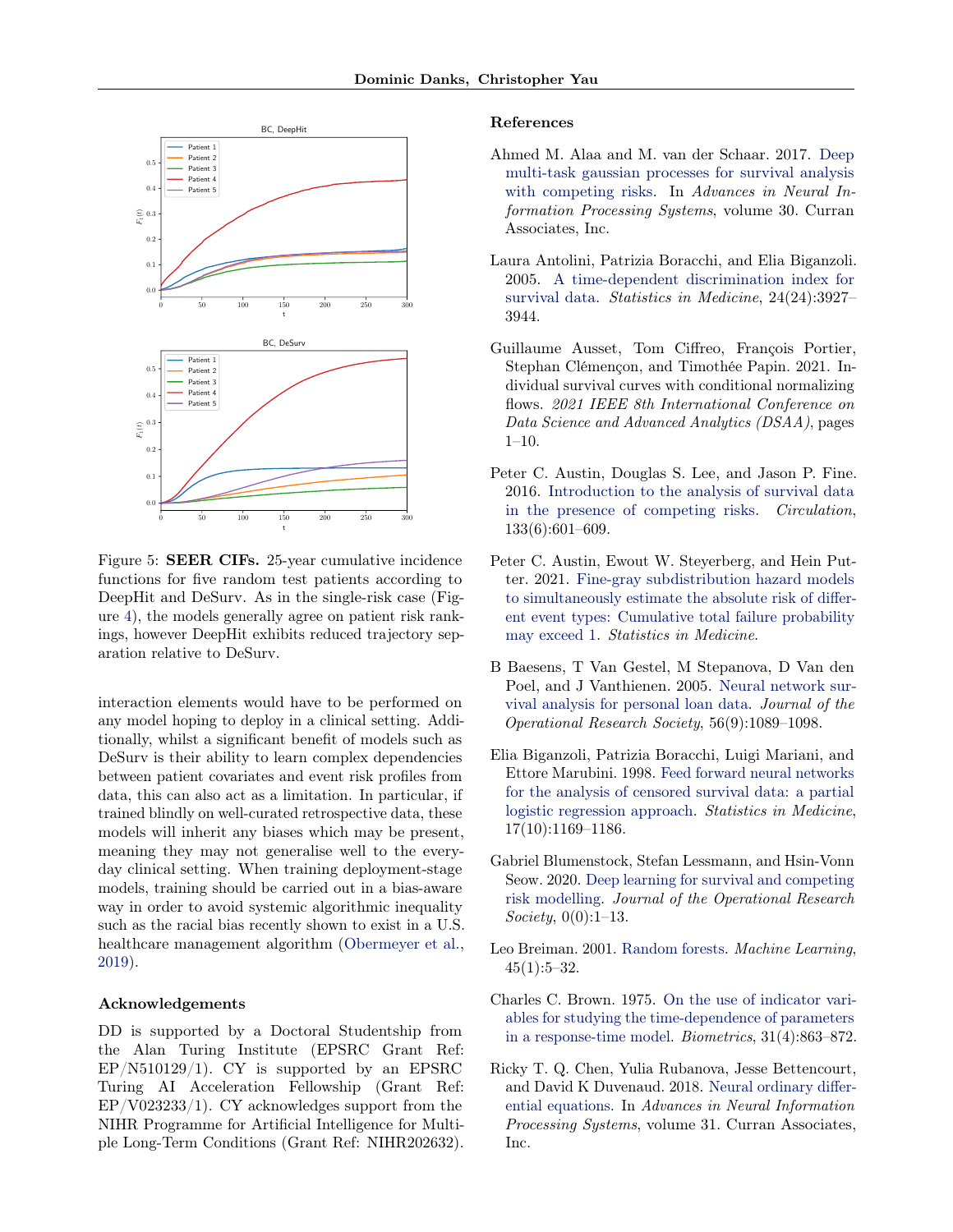- <span id="page-9-0"></span>D. R. Cox. 1972. [Regression models and life-tables.](http://www.jstor.org/stable/2985181) Journal of the Royal Statistical Society. Series B (Methodological), 34(2):187–220.
- Andreas Damianou and Neil D. Lawrence. 2013. [Deep](http://proceedings.mlr.press/v31/damianou13a.html) [Gaussian processes.](http://proceedings.mlr.press/v31/damianou13a.html) In Proceedings of the Sixteenth International Conference on Artificial Intelligence and Statistics, volume 31 of Proceedings of Machine Learning Research, pages 207–215, Scottsdale, Arizona, USA. PMLR.
- Stefan Dietrich, Anna Floegel, Martina Troll, Tilman Kühn, Wolfgang Rathmann, Anette Peters, Disorn Sookthai, Martin von Bergen, Rudolf Kaaks, Jerzy Adamski, Cornelia Prehn, Heiner Boeing, Matthias B Schulze, Thomas Illig, Tobias Pischon, Sven Knüppel, Rui Wang-Sattler, and Dagmar Drogan. 2016. [Random survival forest in practice: a method for](https://doi.org/10.1093/ije/dyw145) [modelling complex metabolomics data in time to](https://doi.org/10.1093/ije/dyw145) [event analysis.](https://doi.org/10.1093/ije/dyw145) International Journal of Epidemiology, 45(5):1406–1420.
- Lore Dirick, Gerda Claeskens, and Bart Baesens. 2017. [Time to default in credit scoring using survival anal](https://doi.org/10.1057/s41274-016-0128-9)[ysis: a benchmark study.](https://doi.org/10.1057/s41274-016-0128-9) Journal of the Operational Research Society, 68(6):652–665.
- David Faraggi and Richard Simon. 1995. [A neural net](https://doi.org/https://doi.org/10.1002/sim.4780140108)[work model for survival data.](https://doi.org/https://doi.org/10.1002/sim.4780140108) Statistics in Medicine, 14(1):73–82.
- Jason P. Fine and Robert J. Gray. 1999. [A proportional](http://www.jstor.org/stable/2670170) [hazards model for the subdistribution of a competing](http://www.jstor.org/stable/2670170) [risk.](http://www.jstor.org/stable/2670170) Journal of the American Statistical Association, 94(446):496–509.
- Marco Fornili, Federico Ambrogi, Patrizia Boracchi, and Elia Biganzoli. 2014. Piecewise exponential artificial neural networks (peann) for modeling hazard function with right censored data. In Computational Intelligence Methods for Bioinformatics and Biostatistics, pages 125–136, Cham. Springer International Publishing.
- Stephane Fotso. 2018. [Deep neural networks for survival](http://arxiv.org/abs/1801.05512) [analysis based on a multi-task framework.](http://arxiv.org/abs/1801.05512)
- Michael Friedman. 1982. [Piecewise Exponential Models](https://doi.org/10.1214/aos/1176345693) [for Survival Data with Covariates.](https://doi.org/10.1214/aos/1176345693) The Annals of *Statistics*,  $10(1):101 - 113$ .
- Michael F. Gensheimer and Balasubramanian Narasimhan. 2019. [A scalable discrete-time survival](https://doi.org/10.7717/peerj.6257) [model for neural networks.](https://doi.org/10.7717/peerj.6257) PeerJ, 7:e6257.
- Amir Gholami, Kurt Keutzer, and George Biros. 2019. [Anode: Unconditionally accurate memory-efficient](http://arxiv.org/abs/1902.10298) [gradients for neural odes.](http://arxiv.org/abs/1902.10298)
- Erika Graf, Claudia Schmoor, Willi Sauerbrei, and Martin Schumacher. 1999. [Assessment and comparison](https://doi.org/https://doi.org/10.1002/(SICI)1097-0258(19990915/30)18:17/18<2529::AID-SIM274>3.0.CO;2-5) [of prognostic classification schemes for survival data.](https://doi.org/https://doi.org/10.1002/(SICI)1097-0258(19990915/30)18:17/18<2529::AID-SIM274>3.0.CO;2-5) Statistics in Medicine, 18(17-18):2529–2545.
- Jerry Green and John B. Shoven. 1986. [The effects of](http://www.jstor.org/stable/1992319) [interest rates on mortgage prepayments.](http://www.jstor.org/stable/1992319) Journal of Money, Credit and Banking, 18(1):41–59.
- Hemant Ishwaran, Udaya B. Kogalur, Eugene H. Blackstone, and Michael S. Lauer. 2008. [Random survival](https://doi.org/10.1214/08-AOAS169) [forests.](https://doi.org/10.1214/08-AOAS169) The Annals of Applied Statistics, 2(3):841 – 860.
- Jared L. Katzman, Uri Shaham, Alexander Cloninger, Jonathan Bates, Tingting Jiang, and Yuval Kluger. 2018. [Deepsurv: personalized treatment recom](https://doi.org/10.1186/s12874-018-0482-1)[mender system using a cox proportional hazards deep](https://doi.org/10.1186/s12874-018-0482-1) [neural network.](https://doi.org/10.1186/s12874-018-0482-1) BMC Medical Research Methodology, 18(1):24.
- Diederik P. Kingma and Jimmy Ba. 2014. [Adam:](http://arxiv.org/abs/1412.6980) [A method for stochastic optimization.](http://arxiv.org/abs/1412.6980) Cite arxiv:1412.6980Comment: Published as a conference paper at the 3rd International Conference for Learning Representations, San Diego, 2015.
- William A. Knaus, Frank E. Harrell, Joanne Lynn, Lee Goldman, Russell S. Phillips, Alfred F. Connors, Neal V. Dawson, William J. Fulkerson, Robert M. Califf, Norman Desbiens, Peter Layde, Robert K. Oye, Paul E. Bellamy, Rosemarie B. Hakim, and Douglas P. Wagner. 1995. [The support prognostic](https://doi.org/10.7326/0003-4819-122-3-199502010-00007) [model: Objective estimates of survival for seriously](https://doi.org/10.7326/0003-4819-122-3-199502010-00007) [ill hospitalized adults.](https://doi.org/10.7326/0003-4819-122-3-199502010-00007) Annals of Internal Medicine, 122(3):191–203.
- Ivan Kobyzev, Simon Prince, and Marcus Brubaker. 2020. [Normalizing flows: An introduction and review](https://doi.org/10.1109/tpami.2020.2992934) [of current methods.](https://doi.org/10.1109/tpami.2020.2992934) IEEE Transactions on Pattern Analysis and Machine Intelligence, page 1–1.
- Michael T. Koller, Heike Raatz, Ewout W. Steyerberg, and Marcel Wolbers. 2012. [Competing risks and](https://doi.org/https://doi.org/10.1002/sim.4384) [the clinical community: irrelevance or ignorance?](https://doi.org/https://doi.org/10.1002/sim.4384) Statistics in Medicine, 31(11-12):1089–1097.
- Håvard Kvamme, Ørnulf Borgan, and Ida Scheel. 2019. [Time-to-event prediction with neural networks and](http://jmlr.org/papers/v20/18-424.html) [cox regression.](http://jmlr.org/papers/v20/18-424.html) Journal of Machine Learning Research, 20(129):1–30.
- Håvard Kvamme and Ørnulf Borgan. 2019. [Continuous](http://arxiv.org/abs/1910.06724) [and discrete-time survival prediction with neural](http://arxiv.org/abs/1910.06724) [networks.](http://arxiv.org/abs/1910.06724)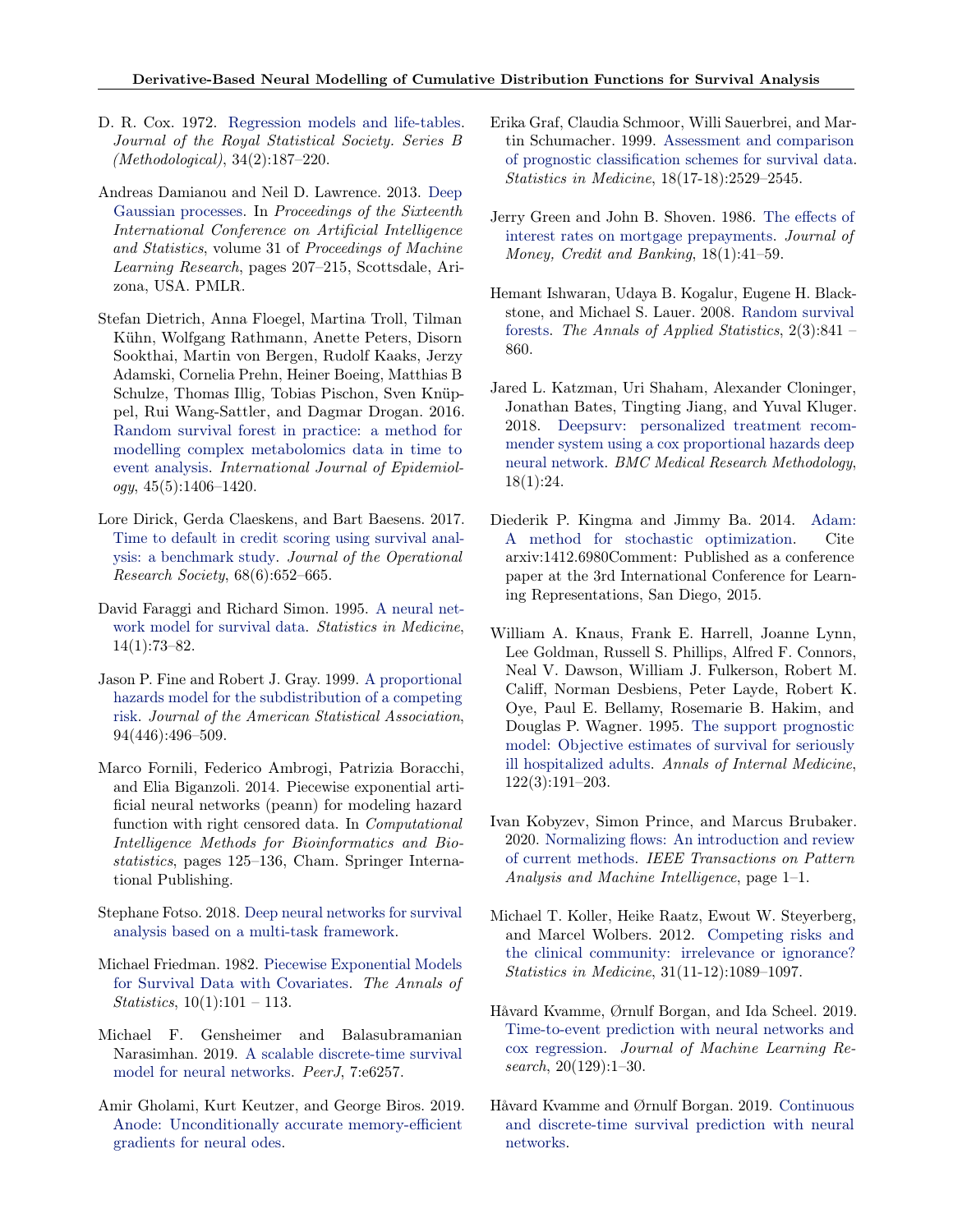- <span id="page-10-0"></span>Changhee Lee, William Zame, Jinsung Yoon, and Mihaela van der Schaar. 2018. [Deephit: A deep learning](https://ojs.aaai.org/index.php/AAAI/article/view/11842) [approach to survival analysis with competing risks.](https://ojs.aaai.org/index.php/AAAI/article/view/11842) Proceedings of the AAAI Conference on Artificial Intelligence, 32(1).
- Zhanshan Ma and Axel W. Krings. 2008. [Survival](https://doi.org/10.1109/AERO.2008.4526634) [analysis approach to reliability, survivability and](https://doi.org/10.1109/AERO.2008.4526634) [prognostics and health management \(phm\).](https://doi.org/10.1109/AERO.2008.4526634) In 2008 IEEE Aerospace Conference, pages 1–20.
- Ulla B. Mogensen, Hemant Ishwaran, and Thomas A. Gerds. 2012. [Evaluating random forests for survival](https://doi.org/10.18637/jss.v050.i11) [analysis using prediction error curves.](https://doi.org/10.18637/jss.v050.i11) Journal of Statistical Software, Articles, 50(11):1–23.
- Ziad Obermeyer, Brian Powers, Christine Vogeli, and Sendhil Mullainathan. 2019. [Dissecting racial bias](https://doi.org/10.1126/science.aax2342) [in an algorithm used to manage the health of popu](https://doi.org/10.1126/science.aax2342)[lations.](https://doi.org/10.1126/science.aax2342) Science, 366(6464):447–453.
- Samet Ozturk, Vasilis Fthenakis, and Stefan Faulstich. 2018. [Assessing the factors impacting on the relia](https://doi.org/10.3390/en11113034)[bility of wind turbines via survival analysis—a case](https://doi.org/10.3390/en11113034) [study.](https://doi.org/10.3390/en11113034) *Energies*, 11(11).
- George Papamakarios, Eric Nalisnick, Danilo Jimenez Rezende, Shakir Mohamed, and Balaji Lakshminarayanan. 2021. [Normalizing flows for probabilistic](http://arxiv.org/abs/1912.02762) [modeling and inference.](http://arxiv.org/abs/1912.02762)
- Adam Paszke, Sam Gross, Francisco Massa, Adam Lerer, James Bradbury, Gregory Chanan, Trevor Killeen, Zeming Lin, Natalia Gimelshein, Luca Antiga, Alban Desmaison, Andreas Kopf, Edward Yang, Zachary DeVito, Martin Raison, Alykhan Tejani, Sasank Chilamkurthy, Benoit Steiner, Lu Fang, Junjie Bai, and Soumith Chintala. 2019. [Pytorch:](http://papers.neurips.cc/paper/9015-pytorch-an-imperative-style-high-performance-deep-learning-library.pdf) [An imperative style, high-performance deep learning](http://papers.neurips.cc/paper/9015-pytorch-an-imperative-style-high-performance-deep-learning-library.pdf) [library.](http://papers.neurips.cc/paper/9015-pytorch-an-imperative-style-high-performance-deep-learning-library.pdf) In H. Wallach, H. Larochelle, A. Beygelzimer, F. d'Alché-Buc, E. Fox, and R. Garnett, editors, Advances in Neural Information Processing Systems 32, pages 8024–8035. Curran Associates, Inc.
- William H. Press, Saul A. Teukolsky, William T. Vetterling, and Brian P. Flannery. 2007. Numerical Recipes 3rd Edition: The Art of Scientific Computing, 3 edition. Cambridge University Press, USA.
- Christopher Rackauckas, Yingbo Ma, Vaibhav Dixit, Xingjian Guo, Mike Innes, Jarrett Revels, Joakim Nyberg, and Vijay Ivaturi. 2018. [A comparison of](http://arxiv.org/abs/1812.01892) [automatic differentiation and continuous sensitiv](http://arxiv.org/abs/1812.01892)[ity analysis for derivatives of differential equation](http://arxiv.org/abs/1812.01892) [solutions.](http://arxiv.org/abs/1812.01892) CoRR, abs/1812.01892.
- Christopher Rackauckas and Qing Nie. 2017. [Differ](https://doi.org/10.5334/jors.151)[entialequations.jl – a performant and feature-rich](https://doi.org/10.5334/jors.151) [ecosystem for solving differential equations in julia.](https://doi.org/10.5334/jors.151) The Journal of Open Research Software, 5(1).
- Rajesh Ranganath, Adler Perotte, Noémie Elhadad, and David Blei. 2016. [Deep survival analysis.](http://arxiv.org/abs/1608.02158)
- Danilo Jimenez Rezende and Shakir Mohamed. 2016. [Variational inference with normalizing flows.](http://arxiv.org/abs/1505.05770)
- Gian Antonio Susto, Andrea Schirru, Simone Pampuri, Seán McLoone, and Alessandro Beghi. 2015. [Ma](https://doi.org/10.1109/TII.2014.2349359)[chine learning for predictive maintenance: A multiple](https://doi.org/10.1109/TII.2014.2349359) [classifier approach.](https://doi.org/10.1109/TII.2014.2349359) IEEE Transactions on Industrial Informatics, 11(3):812–820.
- Weijing Tang, Jiaqi Ma, Qiaozhu Mei, and Ji Zhu. 2021. [Soden: A scalable continuous-time survival model](http://arxiv.org/abs/2008.08637) [through ordinary differential equation networks.](http://arxiv.org/abs/2008.08637)
- Safoora Yousefi, Fatemeh Amrollahi, Mohamed Amgad, Chengliang Dong, Joshua E. Lewis, Congzheng Song, David A. Gutman, Sameer H. Halani, Jose Enrique Velazquez Vega, Daniel J. Brat, and Lee A. D. Cooper. 2017. [Predicting clinical outcomes from](https://doi.org/10.1038/s41598-017-11817-6) [large scale cancer genomic profiles with deep sur](https://doi.org/10.1038/s41598-017-11817-6)[vival models.](https://doi.org/10.1038/s41598-017-11817-6) Scientific Reports, 7(1):11707.
- Chun-Nam Yu, Russell Greiner, Hsiu-Chin Lin, and Vickie Baracos. 2011. [Learning patient-specific can](https://proceedings.neurips.cc/paper/2011/file/1019c8091693ef5c5f55970346633f92-Paper.pdf)[cer survival distributions as a sequence of dependent](https://proceedings.neurips.cc/paper/2011/file/1019c8091693ef5c5f55970346633f92-Paper.pdf) [regressors.](https://proceedings.neurips.cc/paper/2011/file/1019c8091693ef5c5f55970346633f92-Paper.pdf) In Advances in Neural Information Processing Systems, volume 24. Curran Associates, Inc.
- Xinliang Zhu, Jiawen Yao, and Junzhou Huang. 2016. [Deep convolutional neural network for survival anal](https://doi.org/10.1109/BIBM.2016.7822579)[ysis with pathological images.](https://doi.org/10.1109/BIBM.2016.7822579) In 2016 IEEE International Conference on Bioinformatics and Biomedicine (BIBM), pages 544–547.
- Xinliang Zhu, Jiawen Yao, Feiyun Zhu, and Junzhou Huang. 2017. [Wsisa: Making survival prediction](https://doi.org/10.1109/CVPR.2017.725) [from whole slide histopathological images.](https://doi.org/10.1109/CVPR.2017.725) In 2017 IEEE Conference on Computer Vision and Pattern Recognition (CVPR), pages 6855–6863.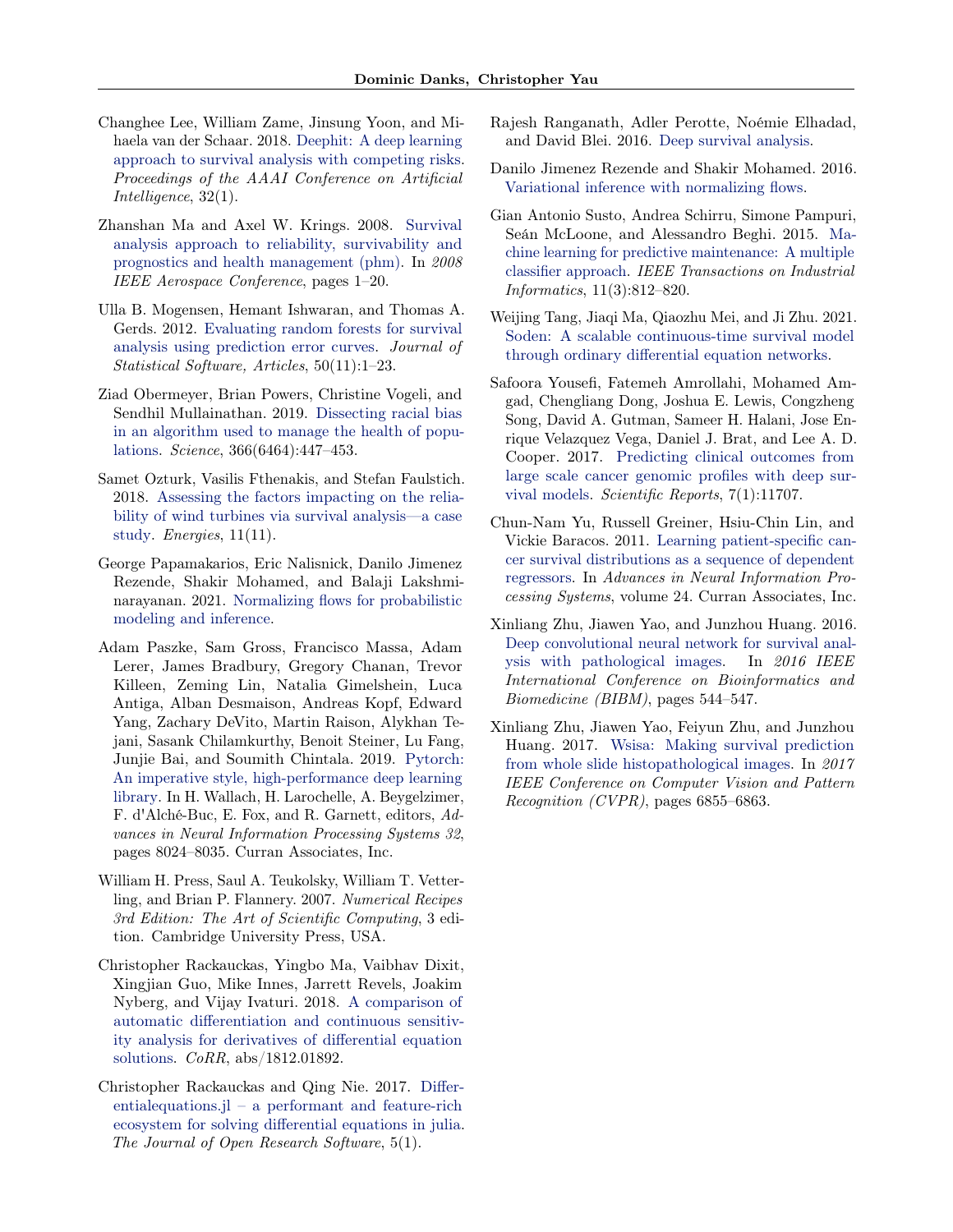# Supplementary Material: Derivative-Based Neural Modelling of Cumulative Distribution Functions for Survival Analysis

# A CDF AND PDF ESTIMATION FROM DATA VIA DeCDF

Figure [2](#page-2-0) of the main paper visualises the ability of DeCDF to represent varied time-to-event distributions. Here we present in more detail how the figure was obtained.

### A.1 Distribution Estimation From Data

In the univariate case considered in Figure [2,](#page-2-0) DeCDF with a parameter setting  $\phi$  takes in x and outputs a valid CDF  $F_{\phi}(x)$ . The density associated with this CDF is  $f_{\phi}(x) = \frac{dF_{\phi}}{dx}$  which, assuming the setup in Section [2.2](#page-2-0) of the main text, can be calculated as  $f_{\phi}(x) = (1 - F_{\phi}(x)^2) g_{\phi}(x)$ , where  $g_{\phi}(x)$  represents the underlying positive-output NN (see Section [2.2](#page-2-0) of the main text).

Given N independent and identically distributed samples  $\mathcal{D} = \{x_i\}_{i=1}^N$  from a continuous distribution  $\mathcal{P}$ , the negative log-likelihood under the DeCDF model is

$$
\mathcal{L}(\phi; \mathcal{D}) = -\left[\sum_{i=1}^{N} \log\left(1 - F_{\phi}(x_i)^2\right) + \log\left(g_{\phi}(x_i)\right)\right].\tag{4}
$$

Minimising this with respect to  $\phi$  provides an estimate for the distribution  $\mathcal{P}$ .

#### A.2 Figure 2, Left Panel

To generate this figure, 1000 samples were drawn from each of 3 distributions, namely A) a Gaussian with  $\mu = 3, \sigma = 0.6, B$  a Weibull with  $k = 1.5, \lambda = 1$ , and C) a Weibull with  $k = 1, \lambda = 1$ . The parameters of DeCDF were trained using the loss above to begin to emulate these distributions. The aim of this procedure was not to optimise for and test DeCDF's ability to emulate distributions, but rather to show some example outputs which can arise from the model.

### A.3 Figure 2, Right Panel

To generate this figure, 1000 samples were drawn from the following (Mixture of Gaussians) generative process

$$
z_i \sim \text{Bernoulli}(p); \ x_i \sim \mathcal{N}(\mu_{z_i}, \sigma_{z_i}^2),
$$

with  $p = 0.35, \mu_0 = 2, \mu_1 = 4$  and  $\sigma_1 = \sigma_2 = 0.4$ . The loss in (4) was then optimised for 1000 iterations using Adam [\(Kingma and Ba,](#page-9-0) [2014\)](#page-9-0) with a 10−<sup>3</sup> learning rate to obtain the DeCDF model with the density shown in the right panel of Figure [2.](#page-2-0) The displayed Gaussian Kernel Density Estimate (KDE) is obtained via the default use of the scipy.stats.gaussian\_kde function.

### B EVALUATION METRIC DETAILS

In Section [5.1.2](#page-5-0) of the main paper, we introduce the metrics we use for survival analysis model evaluation. Here we provide the mathematical definitions of the metrics.

### B.1 Time-Dependent Concordance Index

If patient i experiences event  $k^{(i)}$  at time  $s^{(i)}$  and patient j outlives patient i so that  $s^{(i)} < s^{(j)}$ , the time-dependent concordance represents the probability that the predicted CIF of patient i for event  $k^{(i)}$  exceeds the same event's predicted CIF for patient j. The time-dependent concordance for event k, denoted  $C_{\text{td}}^{(k)}$ , is therefore formally defined via

$$
P\left(\hat{F}_k\left(s^{(i)} \mid \mathbf{x}^{(i)}\right) > \hat{F}_k\left(s^{(i)} \mid \mathbf{x}^{(j)}\right) \mid s^{(i)} < s^{(j)}, k^{(i)} = k\right).
$$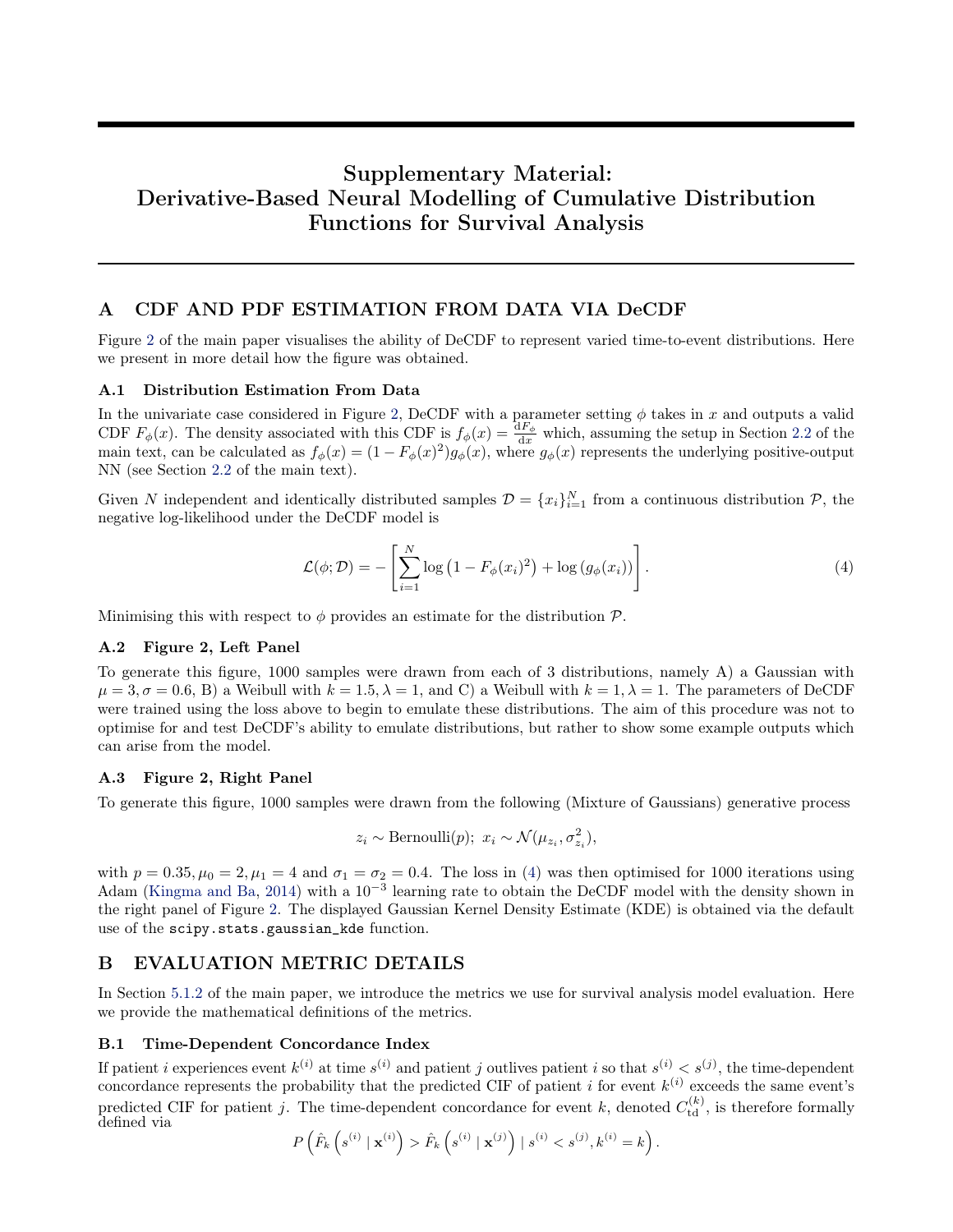<span id="page-12-0"></span>

Figure 6: **METABRIC Survival Functions.** 25-year survival trajectories for five random test patients according to four of the considered models. (Appendix [D\)](#page-15-0)

In practice, it is empirically estimated via

$$
C_{\rm td}^{(k)} \approx \frac{\sum_{i \neq j} A_{k,i,j} \cdot \mathbb{1}\left(\hat{F}_k\left(s^{(i)} \mid \mathbf{x}^{(i)}\right) > \hat{F}_k\left(s^{(i)} \mid \mathbf{x}^{(j)}\right)\right)}{\sum_{i \neq j} A_{k,i,j}},
$$

where  $A_{k,i,j} := \mathbb{1} \left( k^{(i)} = k, s^{(i)} < s^{(j)} \right)$ .

# B.2 Integrated Brier Score (IBS)

At time t, let  $U_i$  denote the random variable which takes value 1 if  $s^{(i)} \leq t$ , i.e. if patient i has experienced an event, and 0 if  $s^{(i)} > t$ , i.e. if patient i is alive at t. The Brier Score (defined in the main paper) associated with this variable over all patients  $i = 1, \ldots, N$  is

$$
BS_0(t) = \frac{1}{N} \sum_{i=1}^{N} \left[ \left( 1 - \hat{F} \left( t \mid \mathbf{x}^{(i)} \right) \right)^2 \mathbb{1} \left\{ s^{(i)} \le t, k^{(i)} = 1 \right\} + \hat{F} \left( t \mid \mathbf{x}^{(i)} \right)^2 \mathbb{1} \left\{ s^{(i)} > t \right\} \right].
$$

In the presence of random censoring the terms are reweighted as

$$
BS(t) = \frac{1}{N} \sum_{i=1}^{N} \left[ \frac{\left(1 - \hat{F}\left(t \mid \mathbf{x}^{(i)}\right)\right)^{2} \mathbb{1}\left\{s^{(i)} \leq t, k^{(i)} = 1\right\}}{\hat{G}\left(s^{(i)}\right)} + \frac{\hat{F}\left(t \mid \mathbf{x}^{(i)}\right)^{2} \mathbb{1}\left\{s^{(i)} > t\right\}}{\hat{G}(t)} \right],
$$

where  $\hat{G}$  is the Kaplan-Meier estimate of the censoring survival function  $P(C > t)$  (see [Graf et al.](#page-9-0) [\(1999\)](#page-9-0) for details). The IBS is obtained via

$$
IBS = \frac{1}{t_2 - t_1} \int_{t_1}^{t_2} BS(s) \, ds,
$$

with the calculation performed using pycox with 1000 time point evaluations.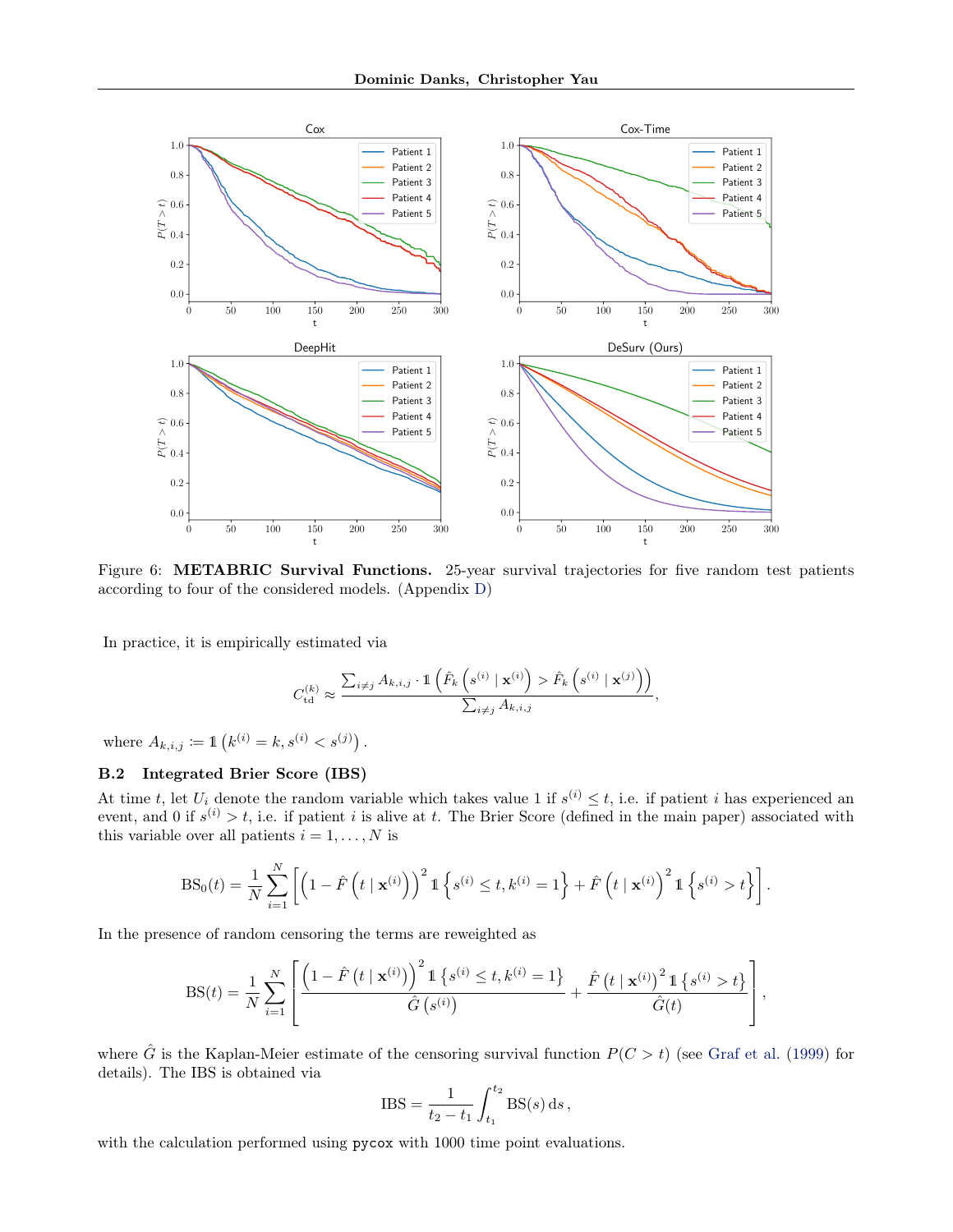<span id="page-13-0"></span>

Figure 7: **SUPPORT Survival Functions.** Five-year survival trajectories for five random test patients according to four of the considered models. (Appendix [D\)](#page-15-0)

#### B.3 Integrated Negative Binomial Log-Likelihood (INBLL)

The (1/N-scaled) negative log-likelihood for the random variable  $U = \{U_i\}_{i=1}^N$  (defined above during the IBS definition) at time  $t$  is

$$
NBLL_0(t) = -\frac{1}{N} \sum_{i=1}^N \left[ \log \left[ \hat{F}\left(t \mid \mathbf{x}^{(i)}\right) \right] \mathbb{1} \left\{ s^{(i)} \le t, k^{(i)} = 1 \right\} + \log \left[1 - \hat{F}\left(t \mid \mathbf{x}^{(i)}\right) \right] \mathbb{1} \left\{ s^{(i)} > t \right\} \right].
$$

Applying the same censoring weighting as previously provides

$$
\mathrm{NBLL}(t) = -\frac{1}{N}\sum_{i=1}^{N}\left[\frac{\log\left[\hat{F}\left(t\mid\mathbf{x}^{(i)}\right)\right]\mathbbm{1}\left\{s^{(i)}\leq t, k^{(i)}=1\right\}}{\hat{G}\left(s^{(i)}\right)} + \frac{\log\left[1-\hat{F}\left(t\mid\mathbf{x}^{(i)}\right)\right]\mathbbm{1}\left\{s^{(i)} > t\right\}}{\hat{G}(t)}\right].
$$

This can be integrated as in the IBS case as

$$
INBLL = \frac{1}{t_2 - t_1} \int_{t_1}^{t_2} NBLL(s) \, ds
$$

to obtain the INBLL metric.

#### B.4 Mean Absolute Error (MAE)

We define the MAE to be

$$
\text{MAE} := \frac{\sum_{i} |s^{(i)} - \hat{s}^{(i)}| \cdot \mathbb{1} \left( k^{(i)} = 1 \right)}{\sum_{i} \mathbb{1} \left( k^{(i)} = 1 \right)},
$$

where  $s^{(i)}$  and  $\hat{s}^{(i)}$  denote the observed event time and mean of the predicted survival distribution respectively for patient i.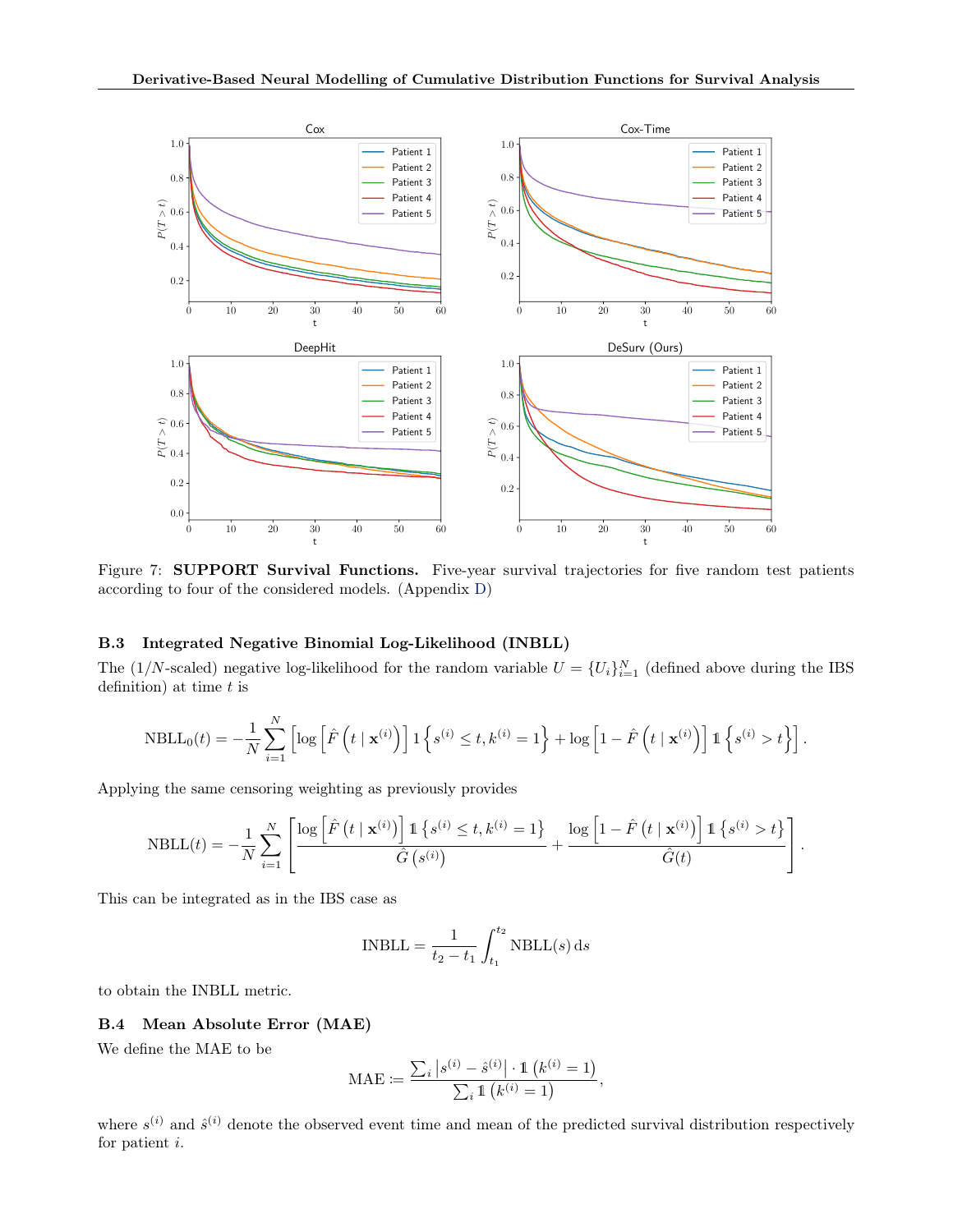#### <span id="page-14-0"></span>B.5 Root Mean Square Error (RMSE)

We define the RMSE to be

RMSE := 
$$
\sqrt{\frac{\sum_{i} (s^{(i)} - \hat{s}^{(i)})^2 \cdot 1 (k^{(i)} = 1)}{\sum_{i} 1 (k^{(i)} = 1)}},
$$

where  $s^{(i)}$  and  $\hat{s}^{(i)}$  denote the observed event time and mean of the predicted survival distribution respectively for patient i.



Figure 8: Synthetic Cumulative Incidence Functions. Cumulative incidence functions for five random test subjects according to DeepHit and DeSurv. (Appendix [D\)](#page-15-0)

# C EXPERIMENTAL DETAILS

### C.1 Dataset Preprocessing

As noted in the main paper, no additional preprocessing was performed on the METABRIC and SUPPORT datasets beyond that described in [Katzman et al.](#page-9-0) [\(2018\)](#page-9-0).

### C.1.1 SEER

We extract data from the SEER database corresponding to "Female malignant breast cancers". From this data, we extract patients with time-to-event measurements who either i) are alive as of the last measurement, ii) experienced death attributable to their cancer diagnosis, or iii) died due to "Diseases of heart", which we refer to as cardiovascular disease (CVD). We utilise all present informative variables, providing 23 (as noted in other works using (previous verions of) SEER, such as DeepHit [\(Lee et al.,](#page-10-0) [2018\)](#page-10-0)) variables including age, race, grade, laterality, histology codes, treatment information and tumour size (see e.g. this [SEER dictionary](https://seer.cancer.gov/data-software/documentation/seerstat/nov2019/TextData.FileDescription.pdf) for example SEER features). Missing values were mode imputed.

### C.2 Model Hyperparameters

All neural networks had two 32-unit hidden layers with ReLU activations. The Adam optimiser [\(Kingma and Ba,](#page-9-0) [2014\)](#page-9-0) was used with  $\beta_1 = 0.9$ ,  $\beta_2 = 0.999$ ,  $\alpha \in \{10^{-2}, 10^{-3}\}$  and batch size was 32 in all cases. As a discrete-time method, DeepHit requires a time discretisation scheme. In each case, we discretised the time frame into 300 equal intervals, leading to the output layer of DeepHit having 300K output nodes for K competing risks. In the loss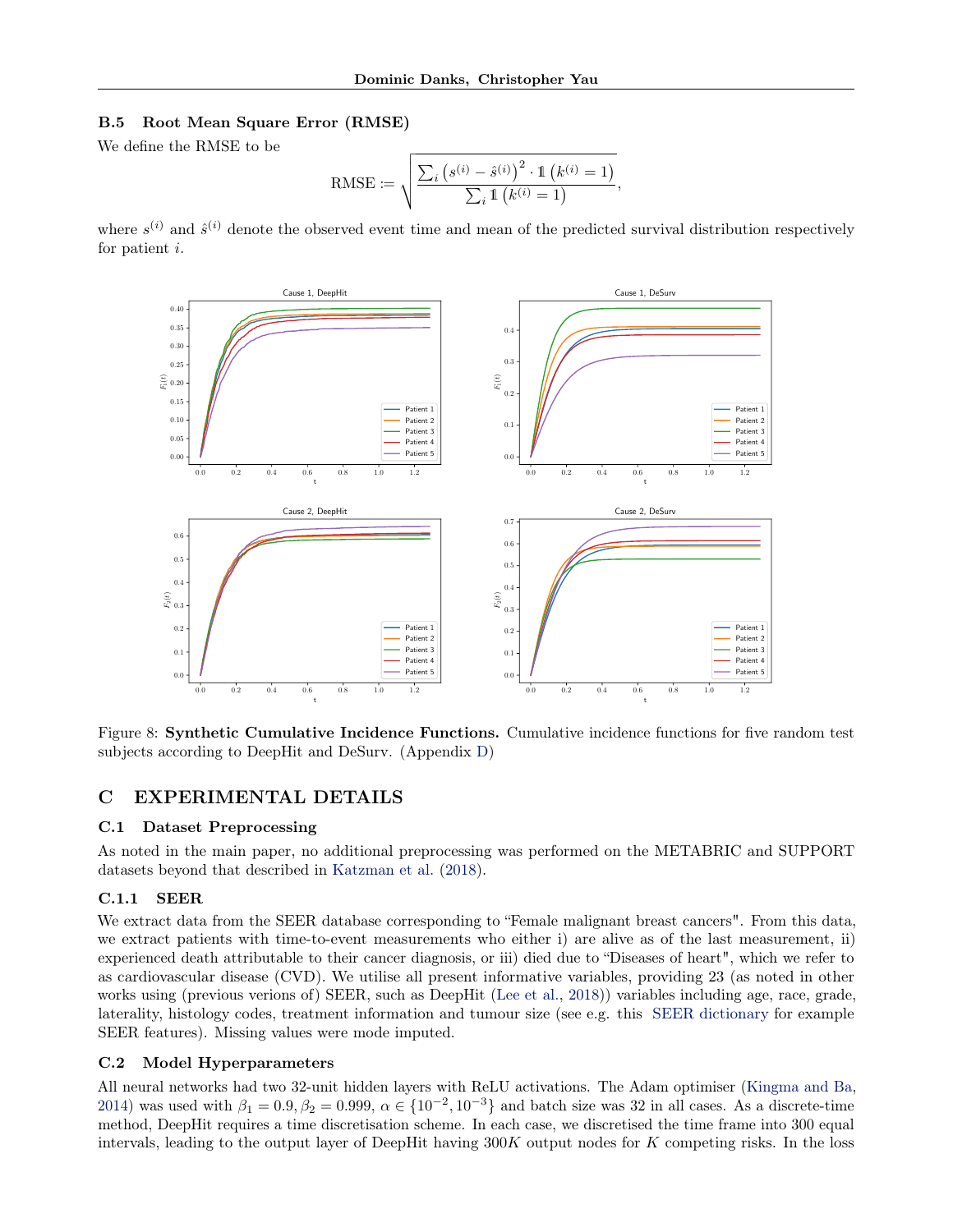<span id="page-15-0"></span>of DeepHit, we set a relative weight of 4:1 between the likelihood and ranking components respectively and set  $\sigma = 0.1$  following [Lee et al.](#page-10-0) [\(2018\)](#page-10-0).



# D EXAMPLE INFERRED SURVIVAL FUNCTIONS AND CIFS

Figure 9: SEER Cumulative Incidence Functions. 25-year cumulative incidence functions for five random test patients according to DeepHit and DeSurv. (Appendix D)

To gain insight into model behaviour, we visualise inferred survival functions and CIFs on each dataset.

Figures [6](#page-12-0) and [7](#page-13-0) show the survival functions of five random test patients in the METABRIC and SUPPORT datasets respectively according to the trained Cox, Cox-Time, DeepHit and DeSurv models. Note in each case that the models generally agree on the relative order of patient risk, however the trajectories are less separated by DeepHit than other models. Note also the similarity between DeSurv's trajectories and those found via Cox-Time, arguably the prevailing modern continuous time single-risk survival analysis approach at the time of writing.

Figures [8](#page-14-0) and 9 show the cumulative incidence functions (CIFs) for five random test patients in the synthetic and SEER datasets respectively. As in the single-risk case, the models generally agree on the risk orderings of the patients, but DeSurv demonstrates increased patient-dependent trajectory separation.

# E AutoCDF

In Section [2.2](#page-2-0) of the main paper, we present DeCDF as the natural way to employ derivative-based methodology to CDF modelling. However, as stated in the discussion, there exist other derivative-based approaches which could be investigated.

One immediate suggestion, which we refer to as AutoCDF due to the autonomous nature of the governing ODE, is to let  $g(F)$  be a function with range  $\mathbb{R}_{>0}$  (e.g. a neural network with appropriate output activation) and let

$$
\frac{\mathrm{d}F}{\mathrm{d}t} = (1 - F)g(F) \quad \text{with} \quad F(0) = 0. \tag{5}
$$

The main drawback of this approach compared to DeCDF is that the computation of  $F(t = t^*)$  via (5) requires a full ODE solve (not just t-domain quadrature) from  $t = 0$  to  $t = t^*$ . Whilst not infeasible, for  $g(F)$  a neural